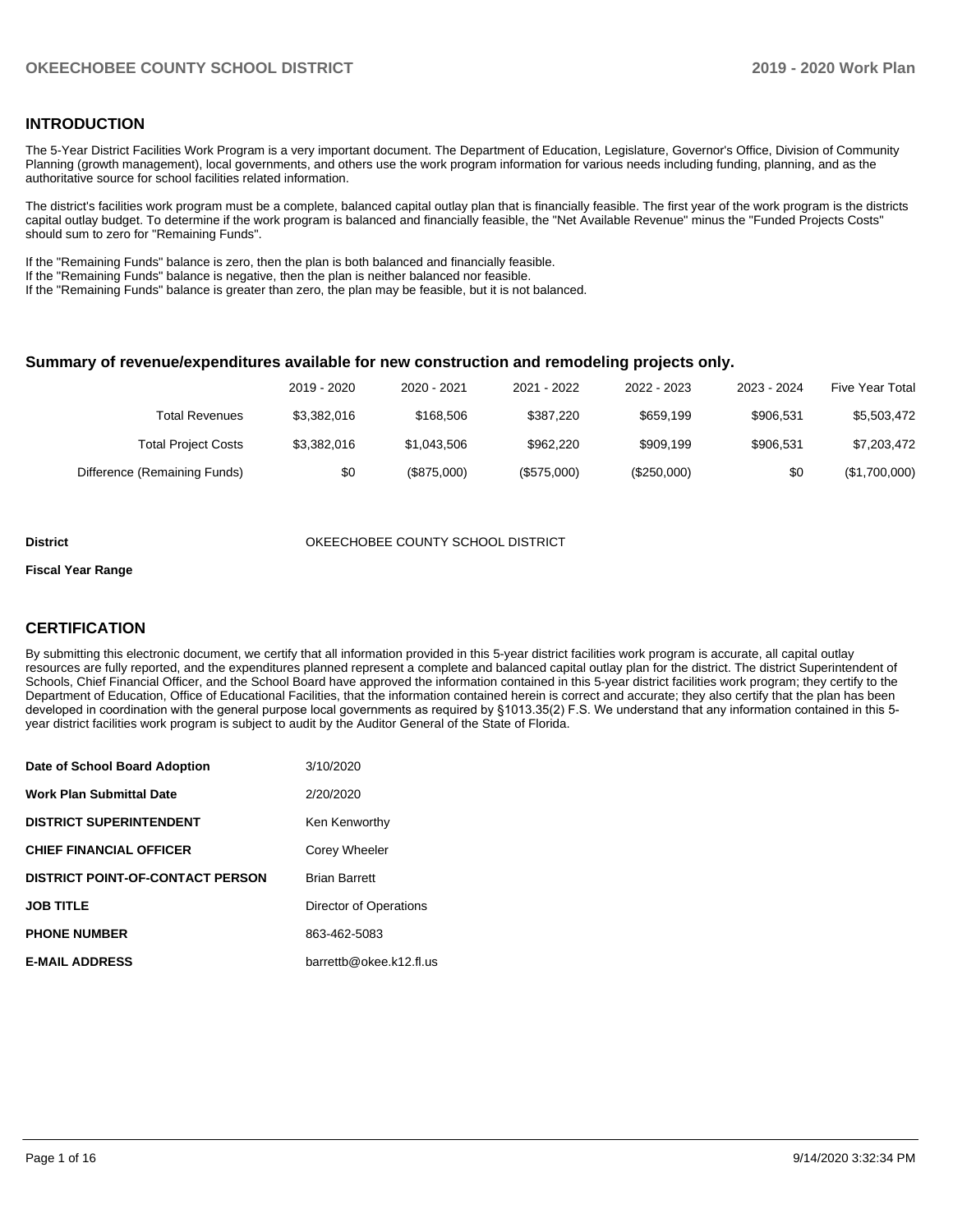# **Expenditures**

### **Expenditure for Maintenance, Repair and Renovation from 1.50-Mills and PECO**

Annually, prior to the adoption of the district school budget, each school board must prepare a tentative district facilities work program that includes a schedule of major repair and renovation projects necessary to maintain the educational and ancillary facilities of the district.

|                                  | <b>Item</b>                                                                                                                                                                                                                                                                                                     | $2019 - 2020$<br><b>Actual Budget</b> | 2020 - 2021<br>Projected | $2021 - 2022$<br>Projected | 2022 - 2023<br>Projected | 2023 - 2024<br>Projected | <b>Total</b> |
|----------------------------------|-----------------------------------------------------------------------------------------------------------------------------------------------------------------------------------------------------------------------------------------------------------------------------------------------------------------|---------------------------------------|--------------------------|----------------------------|--------------------------|--------------------------|--------------|
| <b>HVAC</b>                      |                                                                                                                                                                                                                                                                                                                 | \$500,000                             | \$300.000                | \$300,000                  | \$300,000                | \$300.000                | \$1,700,000  |
| Locations:                       | CENTRAL ELEMENTARY, EVERGLADES ELEMENTARY, FACILITY PLANNING AND OPERATIONS, NORTH ELEMENTARY,<br>OKEECHOBEE ACHIEVEMENT ACADEMY, OKEECHOBEE FRESHMAN CAMPUS, OKEECHOBEE SENIOR HIGH, OKEECHOBEE SOUTH<br>ELEMENTARY (NEW), OPERATIONS CENTER, OSCEOLA MIDDLE, SEMINOLE ELEMENTARY, YEARLING MIDDLE             |                                       |                          |                            |                          |                          |              |
| Flooring                         |                                                                                                                                                                                                                                                                                                                 | \$50,000                              | \$225,000                | \$225.000                  | \$225.000                | \$225,000                | \$950.000    |
|                                  | Locations: CENTRAL ELEMENTARY, EVERGLADES ELEMENTARY, FACILITY PLANNING AND OPERATIONS, NORTH ELEMENTARY,<br>OKEECHOBEE ACHIEVEMENT ACADEMY, OKEECHOBEE FRESHMAN CAMPUS, OKEECHOBEE SENIOR HIGH, OKEECHOBEE SOUTH<br>ELEMENTARY (NEW), OPERATIONS CENTER, OSCEOLA MIDDLE, SEMINOLE ELEMENTARY, YEARLING MIDDLE  |                                       |                          |                            |                          |                          |              |
| Roofing                          |                                                                                                                                                                                                                                                                                                                 | \$625,000                             | \$750,000                | \$750,000                  | \$750,000                | \$750,000                | \$3,625,000  |
| Locations:                       | CENTRAL ELEMENTARY, EVERGLADES ELEMENTARY, FACILITY PLANNING AND OPERATIONS, NORTH ELEMENTARY,<br>OKEECHOBEE ACHIEVEMENT ACADEMY. OKEECHOBEE FRESHMAN CAMPUS. OKEECHOBEE SENIOR HIGH. OKEECHOBEE SOUTH<br>ELEMENTARY (NEW), OPERATIONS CENTER, OSCEOLA MIDDLE, SEMINOLE ELEMENTARY, YEARLING MIDDLE             |                                       |                          |                            |                          |                          |              |
| Safety to Life                   |                                                                                                                                                                                                                                                                                                                 | \$245.000                             | \$200.000                | \$200.000                  | \$200.000                | \$200,000                | \$1,045,000  |
| Locations:                       | CENTRAL ELEMENTARY, EVERGLADES ELEMENTARY, FACILITY PLANNING AND OPERATIONS, NORTH ELEMENTARY,<br>OKEECHOBEE ACHIEVEMENT ACADEMY, OKEECHOBEE FRESHMAN CAMPUS, OKEECHOBEE SENIOR HIGH, OKEECHOBEE SOUTH<br>ELEMENTARY (NEW), OPERATIONS CENTER, OSCEOLA MIDDLE, SEMINOLE ELEMENTARY, YEARLING MIDDLE             |                                       |                          |                            |                          |                          |              |
| Fencing                          |                                                                                                                                                                                                                                                                                                                 | \$25,000                              | \$50,000                 | \$50,000                   | \$50,000                 | \$30,000                 | \$205,000    |
|                                  | Locations: ICENTRAL ELEMENTARY, EVERGLADES ELEMENTARY, FACILITY PLANNING AND OPERATIONS, NORTH ELEMENTARY,<br>OKEECHOBEE ACHIEVEMENT ACADEMY, OKEECHOBEE FRESHMAN CAMPUS, OKEECHOBEE SENIOR HIGH, OKEECHOBEE SOUTH<br>ELEMENTARY (NEW), OPERATIONS CENTER, OSCEOLA MIDDLE, SEMINOLE ELEMENTARY, YEARLING MIDDLE |                                       |                          |                            |                          |                          |              |
| Parking                          |                                                                                                                                                                                                                                                                                                                 | \$25,000                              | \$185,000                | \$125,000                  | \$75,000                 | \$75,000                 | \$485,000    |
| Locations:                       | CENTRAL ELEMENTARY, EVERGLADES ELEMENTARY, FACILITY PLANNING AND OPERATIONS, NORTH ELEMENTARY,<br>OKEECHOBEE ACHIEVEMENT ACADEMY, OKEECHOBEE FRESHMAN CAMPUS, OKEECHOBEE SENIOR HIGH, OKEECHOBEE SOUTH<br>ELEMENTARY (NEW), OPERATIONS CENTER, OSCEOLA MIDDLE, SEMINOLE ELEMENTARY, YEARLING MIDDLE             |                                       |                          |                            |                          |                          |              |
| Electrical                       |                                                                                                                                                                                                                                                                                                                 | \$25,000                              | \$25,000                 | \$25,000                   | \$25,000                 | \$25,000                 | \$125,000    |
|                                  | Locations: CENTRAL ELEMENTARY, EVERGLADES ELEMENTARY, FACILITY PLANNING AND OPERATIONS, NORTH ELEMENTARY,<br>OKEECHOBEE ACHIEVEMENT ACADEMY, OKEECHOBEE FRESHMAN CAMPUS, OKEECHOBEE SENIOR HIGH, OKEECHOBEE SOUTH<br>ELEMENTARY (NEW), OPERATIONS CENTER, OSCEOLA MIDDLE, SEMINOLE ELEMENTARY, YEARLING MIDDLE  |                                       |                          |                            |                          |                          |              |
| Fire Alarm                       |                                                                                                                                                                                                                                                                                                                 | \$20,000                              | \$20,000                 | \$20,000                   | \$20,000                 | \$20,000                 | \$100,000    |
|                                  | Locations: CENTRAL ELEMENTARY, EVERGLADES ELEMENTARY, FACILITY PLANNING AND OPERATIONS, NORTH ELEMENTARY,<br>OKEECHOBEE ACHIEVEMENT ACADEMY, OKEECHOBEE FRESHMAN CAMPUS, OKEECHOBEE SENIOR HIGH, OKEECHOBEE SOUTH<br>ELEMENTARY (NEW), OPERATIONS CENTER, OSCEOLA MIDDLE, SEMINOLE ELEMENTARY, YEARLING MIDDLE  |                                       |                          |                            |                          |                          |              |
| Telephone/Intercom System        |                                                                                                                                                                                                                                                                                                                 | \$60,000                              | \$50,000                 | \$50,000                   | \$50,000                 | \$30,000                 | \$240,000    |
|                                  | Locations: CENTRAL ELEMENTARY, EVERGLADES ELEMENTARY, FACILITY PLANNING AND OPERATIONS, NORTH ELEMENTARY,<br>OKEECHOBEE ACHIEVEMENT ACADEMY, OKEECHOBEE FRESHMAN CAMPUS, OKEECHOBEE SENIOR HIGH, OKEECHOBEE SOUTH<br>ELEMENTARY (NEW), OPERATIONS CENTER, OSCEOLA MIDDLE, SEMINOLE ELEMENTARY, YEARLING MIDDLE  |                                       |                          |                            |                          |                          |              |
| <b>Closed Circuit Television</b> |                                                                                                                                                                                                                                                                                                                 | \$0                                   | \$0                      | \$0                        | \$0                      | \$0                      | \$0          |
|                                  | Locations: No Locations for this expenditure.                                                                                                                                                                                                                                                                   |                                       |                          |                            |                          |                          |              |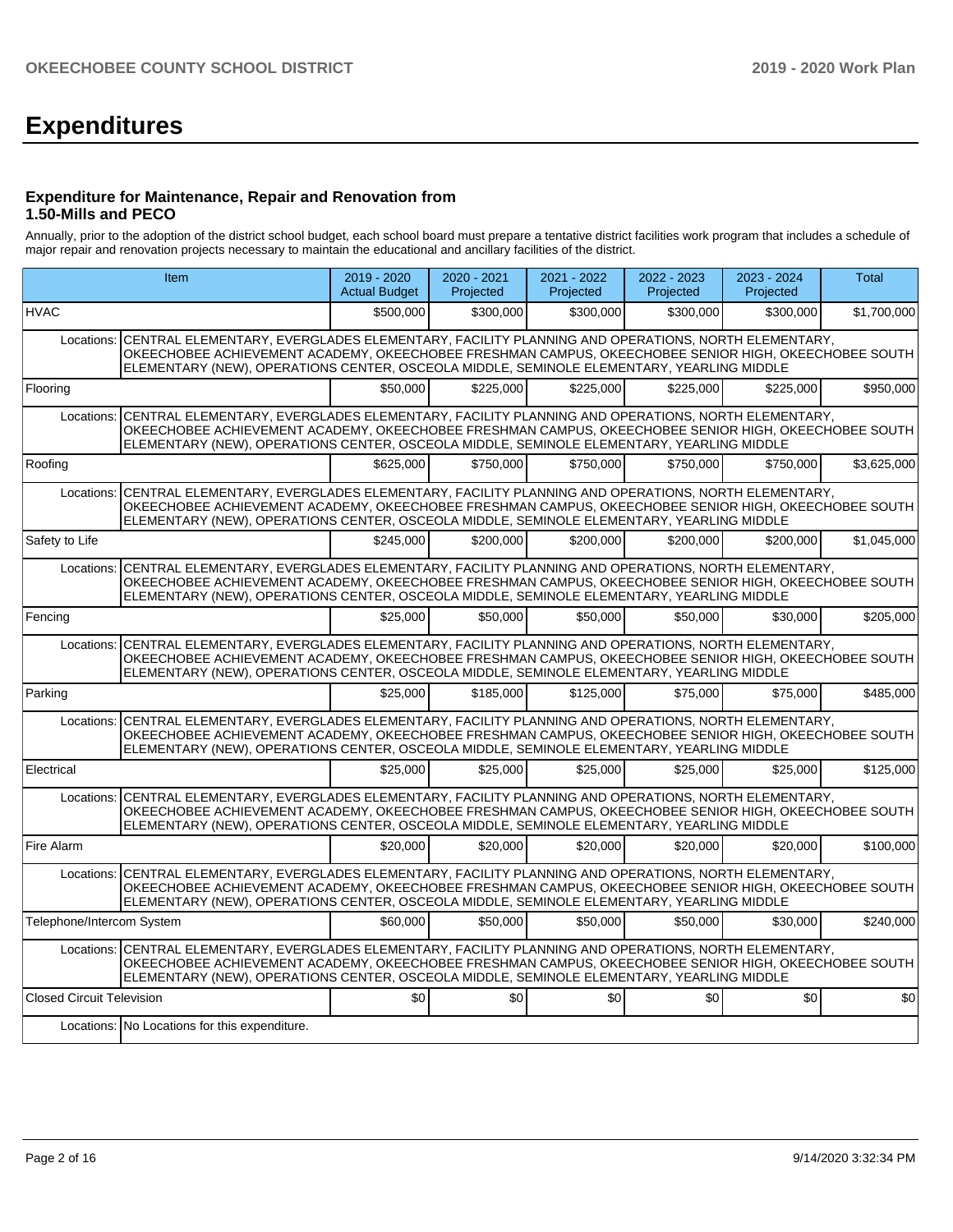| Paint                                                                                                                                                                                                                                                                                                           |                                                                                                                                                                                                                                                                                                                | \$40,000    | \$150,000   | \$150,000   | \$150,000   | \$150,000   | \$640,000    |  |  |
|-----------------------------------------------------------------------------------------------------------------------------------------------------------------------------------------------------------------------------------------------------------------------------------------------------------------|----------------------------------------------------------------------------------------------------------------------------------------------------------------------------------------------------------------------------------------------------------------------------------------------------------------|-------------|-------------|-------------|-------------|-------------|--------------|--|--|
|                                                                                                                                                                                                                                                                                                                 | Locations: CENTRAL ELEMENTARY, EVERGLADES ELEMENTARY, FACILITY PLANNING AND OPERATIONS, NORTH ELEMENTARY,<br>OKEECHOBEE ACHIEVEMENT ACADEMY, OKEECHOBEE FRESHMAN CAMPUS, OKEECHOBEE SENIOR HIGH, OKEECHOBEE SOUTH<br>ELEMENTARY (NEW), OPERATIONS CENTER, OSCEOLA MIDDLE, SEMINOLE ELEMENTARY, YEARLING MIDDLE |             |             |             |             |             |              |  |  |
| Maintenance/Repair                                                                                                                                                                                                                                                                                              |                                                                                                                                                                                                                                                                                                                | \$350,000   | \$400,000   | \$400,000   | \$400.000   | \$400,000   | \$1,950,000  |  |  |
| Locations: CENTRAL ELEMENTARY, EVERGLADES ELEMENTARY, FACILITY PLANNING AND OPERATIONS, NORTH ELEMENTARY,<br> OKEECHOBEE ACHIEVEMENT ACADEMY, OKEECHOBEE FRESHMAN CAMPUS, OKEECHOBEE SENIOR HIGH, OKEECHOBEE SOUTH<br>ELEMENTARY (NEW), OPERATIONS CENTER, OSCEOLA MIDDLE, SEMINOLE ELEMENTARY, YEARLING MIDDLE |                                                                                                                                                                                                                                                                                                                |             |             |             |             |             |              |  |  |
|                                                                                                                                                                                                                                                                                                                 | Sub Total:                                                                                                                                                                                                                                                                                                     | \$1,965,000 | \$2,355,000 | \$2,295,000 | \$2,245,000 | \$2,205,000 | \$11,065,000 |  |  |

| PECO Maintenance Expenditures | \$0         | ሖጣ<br>Ψ∪    | ሶሳ<br>υŒ    | ሶሳ<br>w     | ¢Λ<br>υU    | ድሰ<br>JU.        |
|-------------------------------|-------------|-------------|-------------|-------------|-------------|------------------|
| 1.50 Mill Sub Total:          | \$2,380,000 | \$2,355,000 | \$2,295,000 | \$2,245,000 | \$2,205,000 | .480,000<br>\$11 |

|                                   | Other Items                                                                                                                                                                                                                                                                                                                                 | 2019 - 2020<br><b>Actual Budget</b> | $2020 - 2021$<br>Projected | $2021 - 2022$<br>Projected | $2022 - 2023$<br>Projected | $2023 - 2024$<br>Projected | <b>Total</b> |  |  |  |
|-----------------------------------|---------------------------------------------------------------------------------------------------------------------------------------------------------------------------------------------------------------------------------------------------------------------------------------------------------------------------------------------|-------------------------------------|----------------------------|----------------------------|----------------------------|----------------------------|--------------|--|--|--|
| <b>CES WATER LINE REPLACEMNET</b> |                                                                                                                                                                                                                                                                                                                                             | \$8,500                             | \$0                        | \$0                        | \$0                        | \$0                        | \$8.500      |  |  |  |
|                                   | Locations CENTRAL ELEMENTARY                                                                                                                                                                                                                                                                                                                |                                     |                            |                            |                            |                            |              |  |  |  |
| YMS HVAC PORTABLES                |                                                                                                                                                                                                                                                                                                                                             | \$6,000                             | \$0                        | \$0                        | \$0                        | \$0                        | \$6,000      |  |  |  |
|                                   | Locations YEARLING MIDDLE                                                                                                                                                                                                                                                                                                                   |                                     |                            |                            |                            |                            |              |  |  |  |
| <b>EES HVAC PORTABLES</b>         |                                                                                                                                                                                                                                                                                                                                             | \$7,000                             | \$0                        | \$0                        | \$0                        | \$0                        | \$7,000      |  |  |  |
|                                   | Locations EVERGLADES ELEMENTARY                                                                                                                                                                                                                                                                                                             |                                     |                            |                            |                            |                            |              |  |  |  |
| <b>NES HVAC PORTABLES</b>         |                                                                                                                                                                                                                                                                                                                                             | \$5,500                             | \$0                        | \$0                        | \$0                        | \$0 <sub>1</sub>           | \$5,500      |  |  |  |
|                                   | Locations NORTH ELEMENTARY                                                                                                                                                                                                                                                                                                                  |                                     |                            |                            |                            |                            |              |  |  |  |
| <b>OFC CAFETERIA HVAC</b>         |                                                                                                                                                                                                                                                                                                                                             | \$7,500                             | \$0                        | \$0                        | \$0                        | \$0                        | \$7,500      |  |  |  |
|                                   | Locations OKEECHOBEE FRESHMAN CAMPUS                                                                                                                                                                                                                                                                                                        |                                     |                            |                            |                            |                            |              |  |  |  |
| <b>ICES HVAC PORTABLES</b>        |                                                                                                                                                                                                                                                                                                                                             | \$6,500                             | \$0                        | \$0                        | \$0                        | \$0                        | \$6,500      |  |  |  |
|                                   | Locations CENTRAL ELEMENTARY                                                                                                                                                                                                                                                                                                                |                                     |                            |                            |                            |                            |              |  |  |  |
| <b>CONTINGENCY</b>                |                                                                                                                                                                                                                                                                                                                                             | \$299,000                           | \$0                        | \$0                        | \$0                        | \$0                        | \$299,000    |  |  |  |
|                                   | Locations CENTRAL ELEMENTARY, EVERGLADES ELEMENTARY, FACILITY PLANNING AND OPERATIONS, NEW ENDEAVOR HIGH SCHOOL,<br>NORTH ELEMENTARY, OKEECHOBEE ACHIEVEMENT ACADEMY, OKEECHOBEE FRESHMAN CAMPUS, OKEECHOBEE SENIOR<br>HIGH, OKEECHOBEE SOUTH ELEMENTARY (NEW), OPERATIONS CENTER, OSCEOLA MIDDLE, SEMINOLE ELEMENTARY,<br>YEARLING MIDDLE  |                                     |                            |                            |                            |                            |              |  |  |  |
| COMPUTER HARDWARE                 |                                                                                                                                                                                                                                                                                                                                             | \$75,000                            | \$0                        | \$0                        | \$0                        | \$0 <sub>1</sub>           | \$75,000     |  |  |  |
|                                   | Locations CENTRAL ELEMENTARY, EVERGLADES ELEMENTARY, FACILITY PLANNING AND OPERATIONS, NEW ENDEAVOR HIGH SCHOOL,<br>INORTH ELEMENTARY. OKEECHOBEE ACHIEVEMENT ACADEMY. OKEECHOBEE FRESHMAN CAMPUS. OKEECHOBEE SENIOR<br>HIGH, OKEECHOBEE SOUTH ELEMENTARY (NEW), OPERATIONS CENTER, OSCEOLA MIDDLE, SEMINOLE ELEMENTARY,<br>YEARLING MIDDLE |                                     |                            |                            |                            |                            |              |  |  |  |
|                                   | Total:                                                                                                                                                                                                                                                                                                                                      | \$2,295,000                         | \$2,245,000                | \$2,205,000                | \$11,480,000               |                            |              |  |  |  |

## **Local 1.50 Mill Expenditure For Maintenance, Repair and Renovation**

Anticipated expenditures expected from local funding sources over the years covered by the current work plan.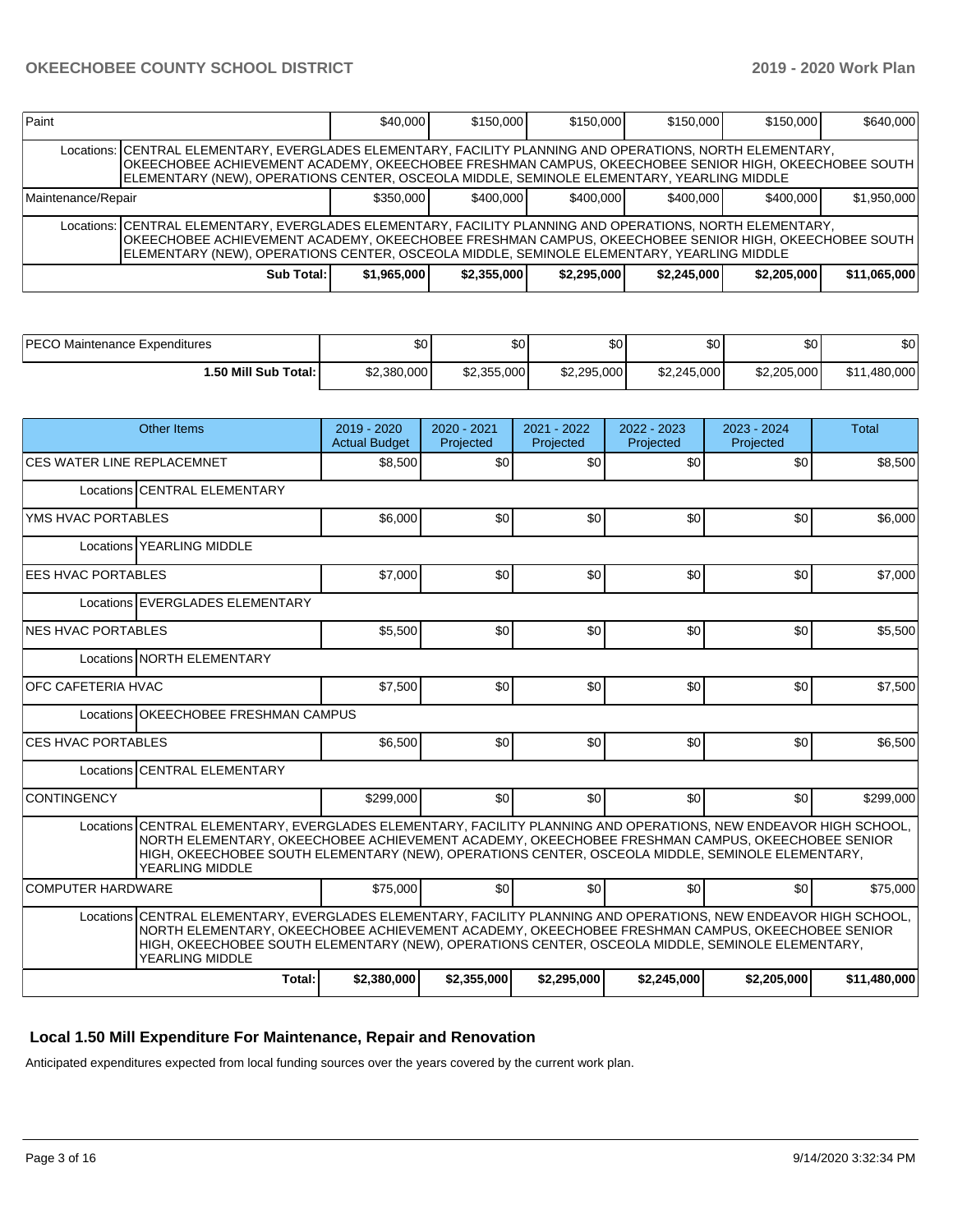| Item                                                         | 2019 - 2020<br><b>Actual Budget</b> | 2020 - 2021<br>Projected | 2021 - 2022<br>Projected | 2022 - 2023<br>Projected | 2023 - 2024<br>Projected | <b>Total</b> |
|--------------------------------------------------------------|-------------------------------------|--------------------------|--------------------------|--------------------------|--------------------------|--------------|
| Remaining Maint and Repair from 1.5 Mills                    | \$2,380,000                         | \$2,355,000              | \$2,295,000              | \$2,245,000              | \$2,205,000              | \$11,480,000 |
| Maintenance/Repair Salaries                                  | \$0                                 | \$0                      | \$0                      | \$0                      | \$0                      | \$0          |
| <b>School Bus Purchases</b>                                  | \$280,000                           | \$300,000                | \$300,000                | \$300,000                | \$300,000                | \$1,480,000  |
| <b>Other Vehicle Purchases</b>                               | \$115,000                           | \$50,000                 | \$50,000                 | \$35,000                 | \$35,000                 | \$285,000    |
| Capital Outlay Equipment                                     | \$299,213                           | \$85,000                 | \$115,000                | \$115,000                | \$115,000                | \$729,213    |
| <b>Rent/Lease Payments</b>                                   | \$0                                 | \$0                      | \$0                      | \$0                      | \$0                      | \$0          |
| <b>COP Debt Service</b>                                      | \$0                                 | \$0                      | \$0                      | \$0                      | \$0                      | \$0          |
| Rent/Lease Relocatables                                      | \$0                                 | \$0                      | \$0                      | \$0                      | \$0                      | \$0          |
| <b>Environmental Problems</b>                                | \$0                                 | \$0                      | \$0                      | \$0                      | \$0                      | \$0          |
| ls.1011.14 Debt Service                                      | \$0                                 | \$0                      | \$0                      | \$0                      | \$0                      | \$0          |
| Special Facilities Construction Account                      | \$0                                 | \$0                      | \$0                      | \$0                      | \$0                      | \$0          |
| Premiums for Property Casualty Insurance - 1011.71<br>(4a,b) | \$250,000                           | \$250,000                | \$250,000                | \$250,000                | \$250,000                | \$1,250,000  |
| Qualified School Construction Bonds (QSCB)                   | \$0                                 | \$0                      | \$0                      | \$0                      | \$0                      | \$0          |
| Qualified Zone Academy Bonds (QZAB)                          | \$0                                 | \$0                      | \$0                      | \$0                      | \$0                      | \$0          |
| School Safety/Hardening                                      | \$60,000                            | \$100,000                | \$100,000                | \$100,000                | \$100,000                | \$460,000    |
| Reserve For Encumbraces                                      | \$729,606                           | \$480,000                | \$480,000                | \$480,000                | \$480,000                | \$2,649,606  |
| <b>Local Expenditure Totals:</b>                             | \$4,113,819                         | \$3,620,000              | \$3,590,000              | \$3,525,000              | \$3,485,000              | \$18,333,819 |

## **Revenue**

### **1.50 Mill Revenue Source**

Schedule of Estimated Capital Outlay Revenue from each currently approved source which is estimated to be available for expenditures on the projects included in the tentative district facilities work program. All amounts are NET after considering carryover balances, interest earned, new COP's, 1011.14 and 1011.15 loans, etc. Districts cannot use 1.5-Mill funds for salaries except for those explicitly associated with maintenance/repair projects. (1011.71 (5), F.S.)

| <b>Item</b>                                                                         | Fund | $2019 - 2020$<br><b>Actual Value</b> | $2020 - 2021$<br>Projected | $2021 - 2022$<br>Projected | $2022 - 2023$<br>Projected | $2023 - 2024$<br>Projected | <b>Total</b>     |
|-------------------------------------------------------------------------------------|------|--------------------------------------|----------------------------|----------------------------|----------------------------|----------------------------|------------------|
| (1) Non-exempt property<br>lassessed valuation                                      |      | \$2,317,904,998                      | \$2,439,268,098            | \$2,570,319,783            | \$2,714,054,844            | \$2,858,035,617            | \$12,899,583,340 |
| $(2)$ The Millage projected for<br>discretionary capital outlay per<br>ls.1011.71   |      | 1.50                                 | 1.50                       | 1.50                       | 1.50                       | 1.50                       |                  |
| $(3)$ Full value of the 1.50-Mill<br>discretionary capital outlay per<br>ls.1011.71 |      | \$3.894.080                          | \$4.097.970                | \$4.318.137                | \$4,559,612                | \$4.801.500                | \$21.671.299     |
| $(4)$ Value of the portion of the 1.50<br>-Mill ACTUALLY levied                     | 370  | \$3,337,783                          | \$3,512,546                | \$3,701,260                | \$3,908,239                | \$4,115,571                | \$18,575,399     |
| $(5)$ Difference of lines $(3)$ and $(4)$                                           |      | \$556,297                            | \$585,424                  | \$616,877                  | \$651,373                  | \$685,929                  | \$3,095,900      |

### **PECO Revenue Source**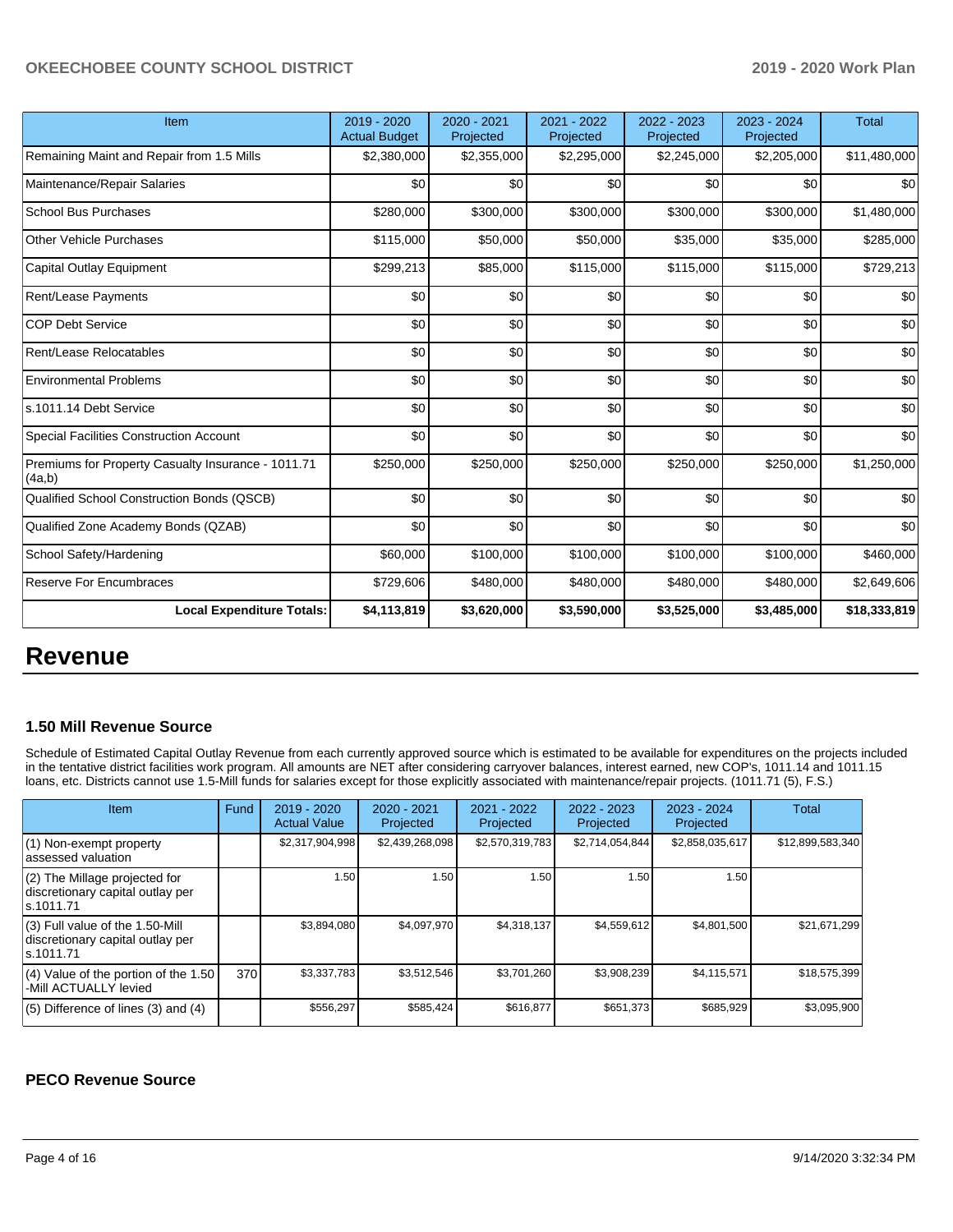The figure in the row designated "PECO Maintenance" will be subtracted from funds available for new construction because PECO maintenance dollars cannot be used for new construction.

| Item                          | Fund | $2019 - 2020$<br><b>Actual Budget</b> | $2020 - 2021$<br>Projected | 2021 - 2022<br>Projected | 2022 - 2023<br>Projected | 2023 - 2024<br>Projected | Total |
|-------------------------------|------|---------------------------------------|----------------------------|--------------------------|--------------------------|--------------------------|-------|
| PECO New Construction         | 340  | \$0                                   | \$0                        | \$0                      | \$0 <sub>1</sub>         | \$0                      | \$0   |
| PECO Maintenance Expenditures |      | \$0                                   | \$0                        | \$0                      | \$0                      | \$0                      | \$0   |
|                               |      | \$0                                   | \$0                        | \$0                      | \$0                      | \$0                      | \$0   |

## **CO & DS Revenue Source**

Revenue from Capital Outlay and Debt Service funds.

| Item                                      | Fund | $2019 - 2020$<br><b>Actual Budget</b> | 2020 - 2021<br>Projected | 2021 - 2022<br>Projected | $2022 - 2023$<br>Projected | $2023 - 2024$<br>Projected | Total       |
|-------------------------------------------|------|---------------------------------------|--------------------------|--------------------------|----------------------------|----------------------------|-------------|
| ICO & DS Cash Flow-through<br>Distributed | 360  | \$218.433                             | \$218,433                | \$218.433                | \$218.433                  | \$218,433                  | \$1,092,165 |
| ICO & DS Interest on<br>Undistributed CO  | 360  | \$4,527                               | \$4,527                  | \$4,527                  | \$4.527                    | \$4,527                    | \$22,635    |
|                                           |      | \$222,960                             | \$222.960                | \$222.960                | \$222,960                  | \$222.960                  | \$1,114,800 |

### **Fair Share Revenue Source**

Nothing reported for this section. All legally binding commitments for proportionate fair-share mitigation for impacts on public school facilities must be included in the 5-year district work program.

## **Sales Surtax Referendum**

Specific information about any referendum for a 1-cent or ½-cent surtax referendum during the previous year.

**Did the school district hold a surtax referendum during the past fiscal year 2018 - 2019?**

## **Additional Revenue Source**

Any additional revenue sources

| Item                                                                                            | $2019 - 2020$<br><b>Actual Value</b> | $2020 - 2021$<br>Projected | 2021 - 2022<br>Projected | 2022 - 2023<br>Projected | 2023 - 2024<br>Projected | Total |
|-------------------------------------------------------------------------------------------------|--------------------------------------|----------------------------|--------------------------|--------------------------|--------------------------|-------|
| Proceeds from a s.1011.14/15 F.S. Loans I                                                       | \$0                                  | \$0                        | \$0                      | \$0                      | \$0                      | \$0   |
| District Bonds - Voted local bond<br>referendum proceeds per s.9, Art VII<br>State Constitution | \$0                                  | \$0                        | \$0                      | \$0                      | \$0                      | \$0   |
| Proceeds from Special Act Bonds                                                                 | \$0                                  | \$0                        | \$0                      | \$0                      | \$0                      | \$0   |
| Estimated Revenue from CO & DS Bond<br> Sale                                                    | \$0                                  | \$0 <sub>1</sub>           | \$0                      | \$0                      | \$0                      | \$0   |

No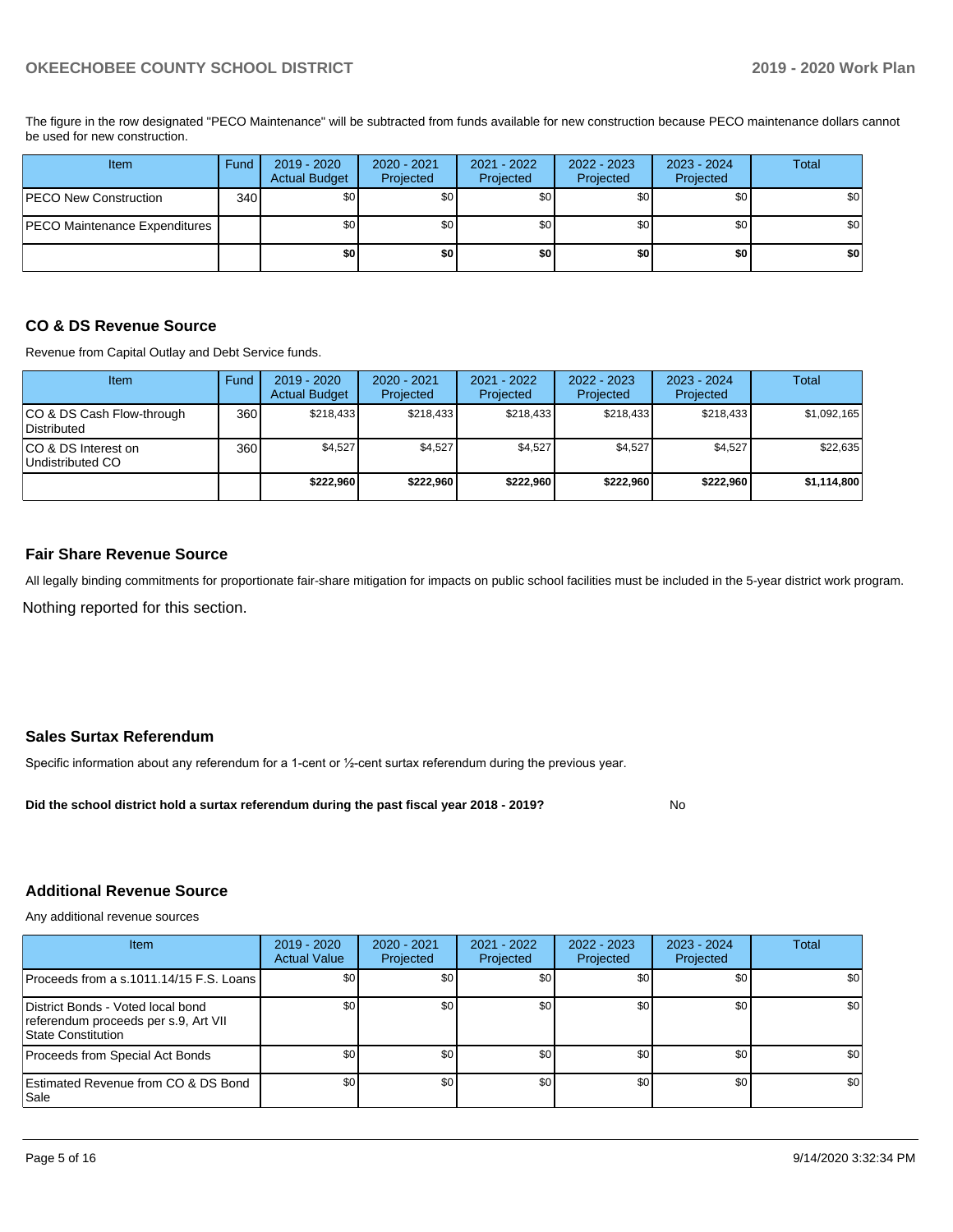| <b>Subtotal</b>                                                                                                           | \$3,935,092 | \$53,000 | \$53,000 | \$53,000 | \$53,000 | \$4,147,092 |
|---------------------------------------------------------------------------------------------------------------------------|-------------|----------|----------|----------|----------|-------------|
| Capital Outlay Projects Funds Balance<br>Carried Forward From Total Fund<br><b>Balance Carried Forward</b>                | \$0         | \$0      | \$0      | \$0      | \$0      | \$0         |
| One Cent - 1/2 Cent Sales Surtax Debt<br>Service From Total Fund Balance Carried<br>Forward                               | \$0         | \$0      | \$0      | \$0      | \$0      | \$0         |
| <b>Special Facilities Construction Account</b>                                                                            | \$0         | \$0      | \$0      | \$0      | \$0      | \$0         |
| General Capital Outlay Obligated Fund<br><b>Balance Carried Forward From Total</b><br><b>Fund Balance Carried Forward</b> | \$0         | \$0      | \$0      | \$0      | \$0      | \$0         |
| <b>Total Fund Balance Carried Forward</b>                                                                                 | \$3,869,092 | \$0      | \$0      | \$0      | \$0      | \$3,869,092 |
| Revenue from Bonds pledging proceeds<br>from 1 cent or 1/2 cent Sales Surtax                                              | \$0         | \$0      | \$0      | \$0      | \$0      | \$0         |
| Interest, Including Profit On Investment                                                                                  | \$53,000    | \$53,000 | \$53,000 | \$53,000 | \$53,000 | \$265,000   |
| Grants from local governments or not-for-<br>profit organizations                                                         | \$0         | \$0      | \$0      | \$0      | \$0      | \$0         |
| Private donations                                                                                                         | \$0         | \$0      | \$0      | \$0      | \$0      | \$0         |
| Impact fees received                                                                                                      | \$0         | \$0      | \$0      | \$0      | \$0      | \$0         |
| Proportionate share mitigation (actual<br>cash revenue only, not in kind donations)                                       | \$0         | \$0      | \$0      | \$0      | \$0      | \$0         |
| <b>Federal Grants</b>                                                                                                     | \$0         | \$0      | \$0      | \$0      | \$0      | \$0         |
| <b>District Equity Recognition</b>                                                                                        | \$0         | \$0      | \$0      | \$0      | \$0      | \$0         |
| Classrooms for Kids                                                                                                       | \$0         | \$0      | \$0      | \$0      | \$0      | \$0         |
| Classrooms First Bond proceeds amount<br>authorized in FY 1997-98                                                         | \$0         | \$0      | \$0      | \$0      | \$0      | \$0         |
| Proceeds from Certificates of<br>Participation (COP's) Sale                                                               | \$0         | \$0      | \$0      | \$0      | \$0      | \$0         |
| Proceeds from local governmental<br>infrastructure sales surtax                                                           | \$0         | \$0      | \$0      | \$0      | \$0      | \$0         |
| Proceeds from 1/2 cent sales surtax<br>authorized by school board                                                         | \$0         | \$0      | \$0      | \$0      | \$0      | \$0         |
| Other Revenue for Other Capital Projects                                                                                  | \$13,000    | \$0      | \$0      | \$0      | \$0      | \$13,000    |
| Proceeds from Voted Capital<br>Improvements millage                                                                       | \$0         | \$0      | \$0      | \$0      | \$0      | \$0         |

## **Total Revenue Summary**

| Item Name                                                         | $2019 - 2020$<br><b>Budget</b> | 2020 - 2021<br>Projected | 2021 - 2022<br>Projected | 2022 - 2023<br>Projected | 2023 - 2024<br>Projected | <b>Five Year Total</b> |
|-------------------------------------------------------------------|--------------------------------|--------------------------|--------------------------|--------------------------|--------------------------|------------------------|
| Local 1.5 Mill Discretionary Capital Outlay<br><b>Revenue</b>     | \$3,337,783                    | \$3,512,546              | \$3,701,260              | \$3,908,239              | \$4,115,571              | \$18,575,399           |
| <b>PECO</b> and 1.5 Mill Maint and Other 1.5<br>Mill Expenditures | (S4, 113, 819)                 | (\$3,620,000)            | (\$3,590,000)            | (\$3,525,000)            | (\$3,485,000)            | (\$18,333,819)         |
| <b>PECO Maintenance Revenue</b>                                   | \$0 <sub>1</sub>               | \$0                      | \$0                      | \$0                      | \$0                      | \$0                    |
| <b>Available 1.50 Mill for New</b><br>  Construction              | (\$776,036)                    | (\$107,454)              | \$111.260                | \$383.239                | \$630.571                | \$241,580              |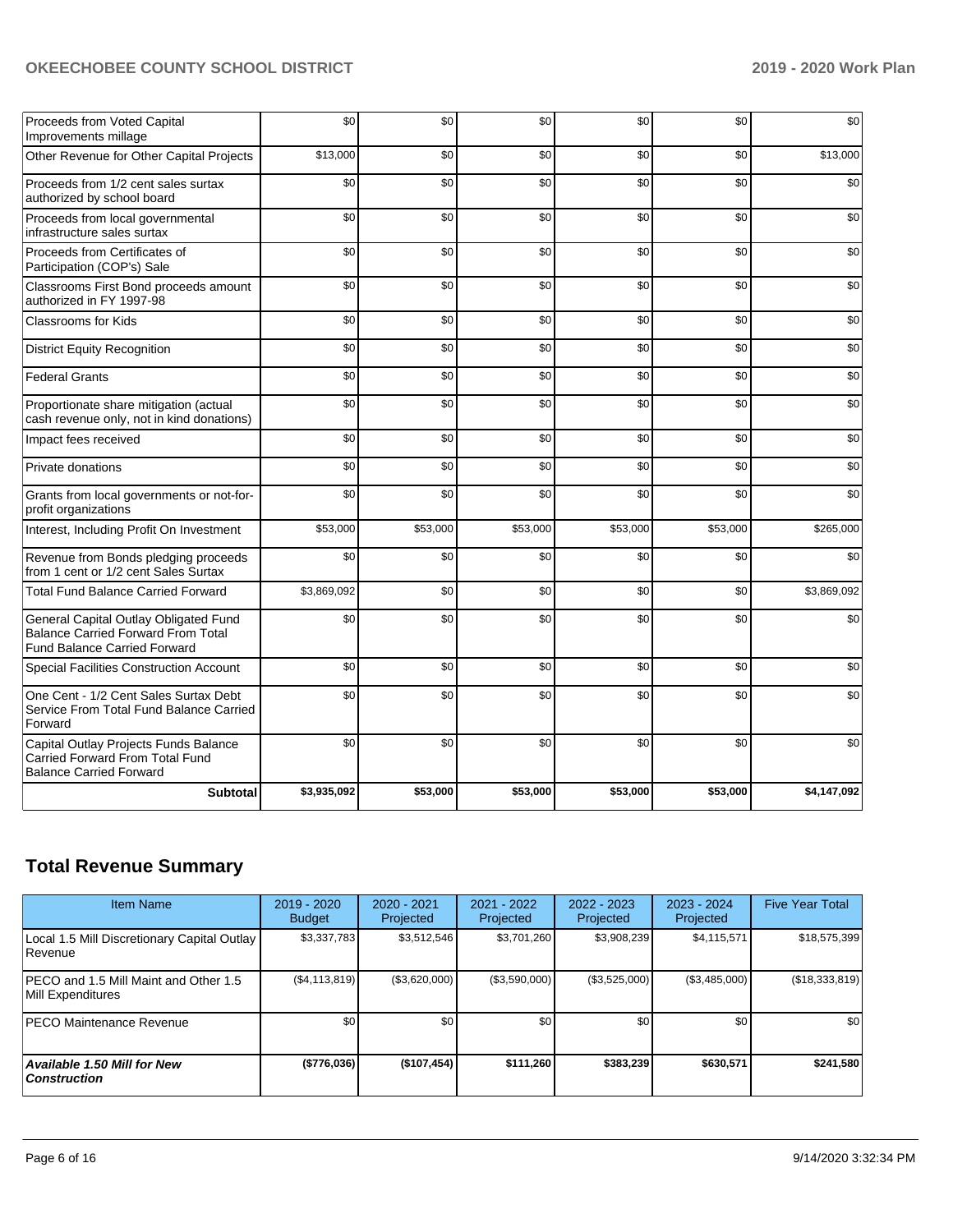| <b>Item Name</b>                 | 2019 - 2020<br><b>Budget</b> | 2020 - 2021<br>Projected | 2021 - 2022<br>Projected | $2022 - 2023$<br>Projected | 2023 - 2024<br>Projected | <b>Five Year Total</b> |
|----------------------------------|------------------------------|--------------------------|--------------------------|----------------------------|--------------------------|------------------------|
| CO & DS Revenue                  | \$222,960                    | \$222,960                | \$222,960                | \$222,960                  | \$222,960                | \$1,114,800            |
| PECO New Construction Revenue    | \$0                          | \$0                      | \$0                      | \$0                        | \$0                      | \$0                    |
| Other/Additional Revenue         | \$3,935,092                  | \$53,000                 | \$53,000                 | \$53,000                   | \$53,000                 | \$4,147,092            |
| <b>Total Additional Revenuel</b> | \$4,158,052                  | \$275,960                | \$275,960                | \$275,960                  | \$275,960                | \$5,261,892            |
| <b>Total Available Revenue</b>   | \$3,382,016                  | \$168,506                | \$387.220                | \$659,199                  | \$906,531                | \$5,503,472            |

# **Project Schedules**

## **Capacity Project Schedules**

A schedule of capital outlay projects necessary to ensure the availability of satisfactory classrooms for the projected student enrollment in K-12 programs.

| <b>Project Description</b>           | Location                  |                          | 2019 - 2020 | 2020 - 2021 | $2021 - 2022$ | 2022 - 2023 | 2023 - 2024 | <b>Total</b> | Funded  |
|--------------------------------------|---------------------------|--------------------------|-------------|-------------|---------------|-------------|-------------|--------------|---------|
| Project description<br>not specified | Location not<br>specified | Planned<br>Cost:         | \$0         | \$0         | \$0           | \$0         | \$0         |              | $$0$ No |
|                                      |                           | <b>Student Stations:</b> | 0           |             |               |             |             |              |         |
|                                      |                           | <b>Total Classrooms:</b> | 0           |             |               |             |             |              |         |
|                                      |                           | Gross Sq Ft:             | 0           |             |               | U           |             |              |         |
|                                      |                           |                          |             |             |               |             |             |              |         |
|                                      |                           | <b>Planned Cost:</b>     | \$0         | \$0         | \$0           | \$0         | \$0         | \$0          |         |
|                                      |                           | <b>Student Stations:</b> | 0           |             |               | U           |             |              |         |
|                                      |                           | <b>Total Classrooms:</b> | 0           |             | ŋ             | 0           | O           |              |         |
|                                      |                           | Gross Sq Ft:             | 0           |             |               | 0           |             |              |         |

## **Other Project Schedules**

Major renovations, remodeling, and additions of capital outlay projects that do not add capacity to schools.

| <b>Project Description</b>                      | Location                                          | 2019 - 2020<br><b>Actual Budget</b> | 2020 - 2021<br>Projected | $2021 - 2022$<br>Projected | 2022 - 2023<br>Projected | 2023 - 2024<br>Projected | <b>Total</b>  | Funded |
|-------------------------------------------------|---------------------------------------------------|-------------------------------------|--------------------------|----------------------------|--------------------------|--------------------------|---------------|--------|
| Main Office Renovation                          | <b>ICENTRAL ELEMENTARY</b>                        | \$134,000                           | \$0                      | \$0                        | \$0                      | \$0                      | \$134,000 Yes |        |
| District Office Board Room<br>expansion/remodel | <b>IOKEECHOBEE</b><br><b>FRESHMAN CAMPUS</b>      | \$120,000                           | \$0 <sub>1</sub>         | \$0                        | \$0                      | \$0                      | \$120,000 Yes |        |
| Parking lot asphalt work                        | <b>OSCEOLA MIDDLE</b>                             | \$0                                 | \$0                      | \$60,000                   | \$0                      | \$0                      | \$60,000 No   |        |
| <b>DISTRICT OFFICE</b><br>BOARDROOM EXPANSION   | <b>FACILITY PLANNING</b><br><b>AND OPERATIONS</b> | \$120,000                           | \$0                      | \$0                        | \$0                      | ا 30                     | \$120,000 Yes |        |
| 'YMS LIFT STATION REHAB                         | YEARLING MIDDLE                                   | \$23,000                            | \$0                      | \$0                        | \$0                      | \$0                      | \$23,000 Yes  |        |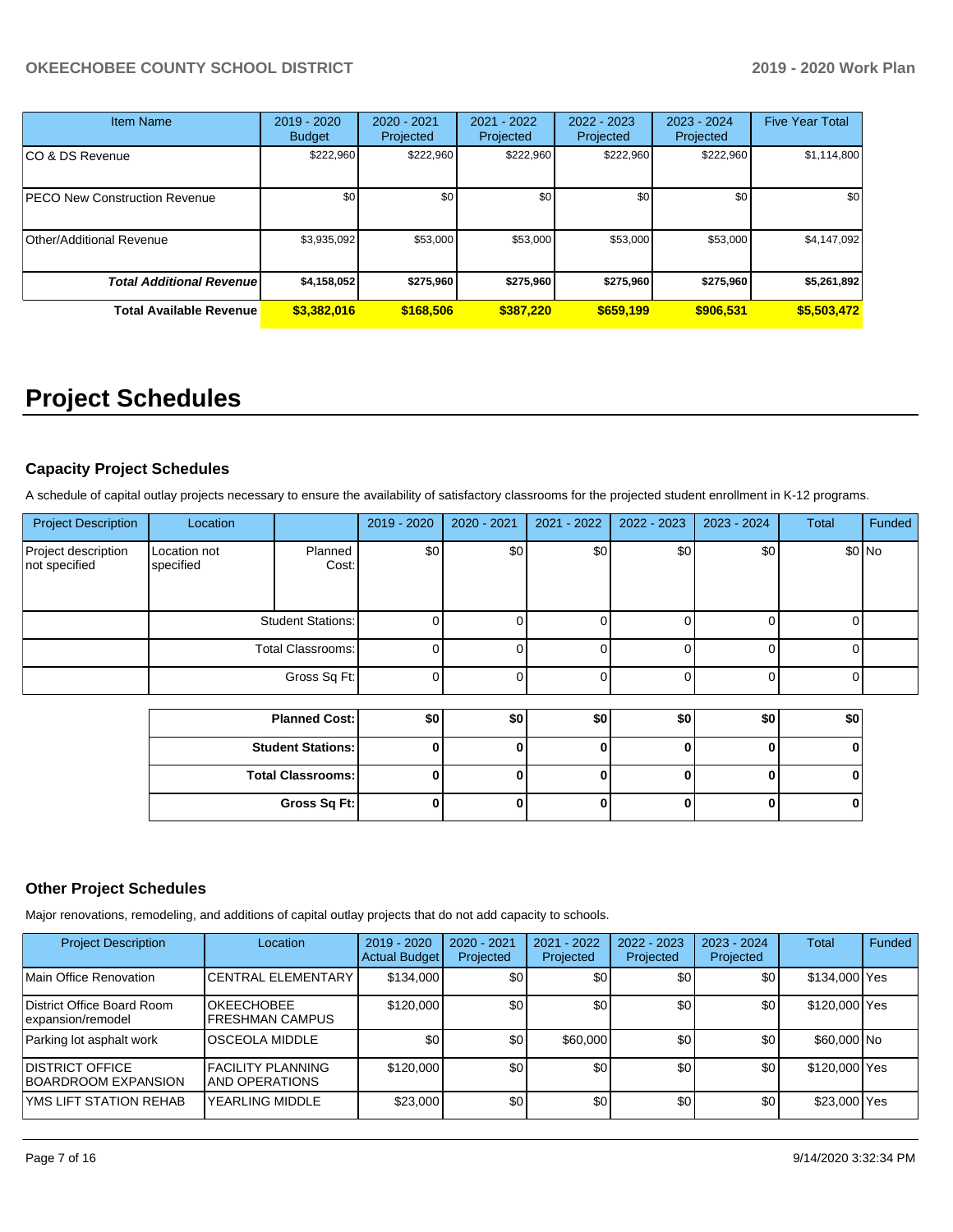| YMS CARPET/LVT                                              | YEARLING MIDDLE                                           | \$175,000   | \$100,000 | \$100,000   | \$0      | \$0       | \$375,000 Yes   |  |
|-------------------------------------------------------------|-----------------------------------------------------------|-------------|-----------|-------------|----------|-----------|-----------------|--|
| <b>SEM LIFT STATION REHAB</b>                               | <b>SEMINOLE</b><br><b>ELEMENTARY</b>                      | \$13,000    | \$0       | \$0         | \$0      | \$0       | \$13,000 Yes    |  |
| <b>OMS GENERATOR</b>                                        | <b>OSCEOLA MIDDLE</b>                                     | \$45,000    | \$0       | \$0         | \$0      | \$0       | \$45,000 Yes    |  |
| <b>EES CARPET</b>                                           | <b>EVERGLADES</b><br><b>ELEMENTARY</b>                    | \$50,000    | \$50,000  | \$0         | \$0      | \$0       | \$100,000 Yes   |  |
| <b>EES DRAINAGE</b>                                         | <b>EVERGLADES</b><br><b>ELEMENTARY</b>                    | \$275,000   | \$0       | \$0         | \$0      | \$0       | \$275,000 Yes   |  |
| <b>NES LIFT STATION REHAB</b>                               | <b>NORTH ELEMENTARY</b>                                   | \$15,000    | \$0       | \$0         | \$0      | \$0       | \$15,000 Yes    |  |
| OHS GROVE REHAB                                             | OKEECHOBEE SENIOR<br>HIGH                                 | \$30,000    | \$0       | \$0         | \$0      | \$0       | \$30,000 Yes    |  |
| <b>NES CARPET</b>                                           | NORTH ELEMENTARY                                          | \$50,000    | \$100,000 | \$0         | \$0      | \$0       | \$150,000 Yes   |  |
| OHS SPECIAL FACILITIES<br><b>FUNDING ASSESSMENT</b>         | OKEECHOBEE SENIOR<br><b>HIGH</b>                          | \$50,000    | \$0       | \$0         | \$0      | \$0       | \$50,000 Yes    |  |
| YMS RENOVATIONS                                             | YEARLING MIDDLE                                           | \$350,000   | \$0       | \$0         | \$0      | \$0       | \$350,000 Yes   |  |
| OHS TRAFFIC PATTERN<br><b>CHANGE PROJECT</b>                | OKEECHOBEE SENIOR<br>HIGH                                 | \$0         | \$150,000 | \$0         | \$0      | \$100,000 | \$250,000 Yes   |  |
| <b>DISTRICT OFFICE</b><br>WINDOW/DOOR<br><b>REPLACEMENT</b> | <b>FACILITY PLANNING</b><br>AND OPERATIONS                | \$1,025,000 | \$0       | \$0         | \$0      | \$0       | \$1,025,000 Yes |  |
| <b>DISTRICT OFFICE</b><br><b>ENTRYWAY</b>                   | <b>FACILITY PLANNING</b><br><b>AND OPERATIONS</b>         | \$27,125    | \$0       | \$0         | \$0      | \$0       | \$27,125 Yes    |  |
| <b>EXTERIOR BRICKFACE</b><br><b>WATERPROOFING</b>           | OKEECHOBEE SENIOR<br><b>HIGH</b>                          | \$12,000    | \$0       | \$0         | \$0      | \$0       | \$12,000 Yes    |  |
| CHILLED WATER PIPE<br><b>INSULATION</b>                     | <b>EVERGLADES</b><br><b>ELEMENTARY</b>                    | \$30,000    | \$125,000 | \$125,000   | \$0      | \$0       | \$280,000 Yes   |  |
| CHILLED WATER PIPE<br><b>INSULATION</b>                     | <b>NORTH ELEMENTARY</b>                                   | \$30,000    | \$125,000 | \$125,000   | \$0      | \$0       | \$280,000 Yes   |  |
| CHILLED WATER PIPE<br><b>INSULATION</b>                     | <b>SEMINOLE</b><br><b>ELEMENTARY</b>                      | \$30,000    | \$125,000 | \$125,000   | \$0      | \$0       | \$280,000 Yes   |  |
| <b>Gymnasium Hurricane</b><br>Hardening for Shelter Use     | <b>OSCEOLA MIDDLE</b>                                     | \$0         | \$250,000 | \$0         | \$0      | \$0       | \$250,000 No    |  |
| Carpet/LVT                                                  | <b>OKEECHOBEE</b><br><b>FRESHMAN CAMPUS</b>               | \$0         | \$60,000  | \$60,000    | \$60,000 | \$0       | \$180,000 No    |  |
| Cafeteria flooring                                          | <b>OSCEOLA MIDDLE</b>                                     | \$0         | \$0       | \$125,000   | \$0      | \$0       | \$125,000 No    |  |
| Carpet/LVT                                                  | <b>CENTRAL ELEMENTARY</b>                                 | \$0         | \$0       | \$175,000   | \$75,000 | \$0       | \$250,000 No    |  |
| <b>HVAC Curbs</b>                                           | CENTRAL ELEMENTARY                                        | \$0         | \$0       | \$150,000   | \$0      | \$0       | \$150,000 No    |  |
| Roof                                                        | YEARLING MIDDLE                                           | \$0         | \$0       | \$1,500,000 | \$0      | \$0       | \$1,500,000 No  |  |
| OFC VOIP                                                    | OKEECHOBEE<br><b>FRESHMAN CAMPUS</b>                      | \$14,000    | \$0       | \$0         | \$0      | \$0       | \$14,000 Yes    |  |
| NES VOIP                                                    | NORTH ELEMENTARY                                          | \$0         | \$18,000  | \$0         | \$0      | \$0       | \$18,000 No     |  |
| <b>OMS VOIP</b>                                             | <b>OSCEOLA MIDDLE</b>                                     | \$16,400    | \$0       | \$0         | \$0      | \$0       | \$16,400 Yes    |  |
| OMS LED                                                     | <b>OSCEOLA MIDDLE</b>                                     | \$0         | \$225,000 | \$0         | \$0      | \$0       | \$225,000 No    |  |
| <b>OAA VOIP</b>                                             | <b>OKEECHOBEE</b><br><b>ACHIEVEMENT</b><br><b>ACADEMY</b> | \$0         | \$0       | \$0         | \$25,000 | \$0       | \$25,000 Yes    |  |
| OHS CHILLERS                                                | OKEECHOBEE SENIOR<br>HIGH                                 | \$0         | \$0       | \$600,000   | \$0      | \$0       | \$600,000 No    |  |
| NES HVAC AHU                                                | NORTH ELEMENTARY                                          | \$80,000    | \$0       | \$0         | \$0      | \$0       | \$80,000 Yes    |  |
| <b>NES CHILLER</b>                                          | NORTH ELEMENTARY                                          | \$134,000   | \$0       | \$0         | \$0      | \$0       | \$134,000 Yes   |  |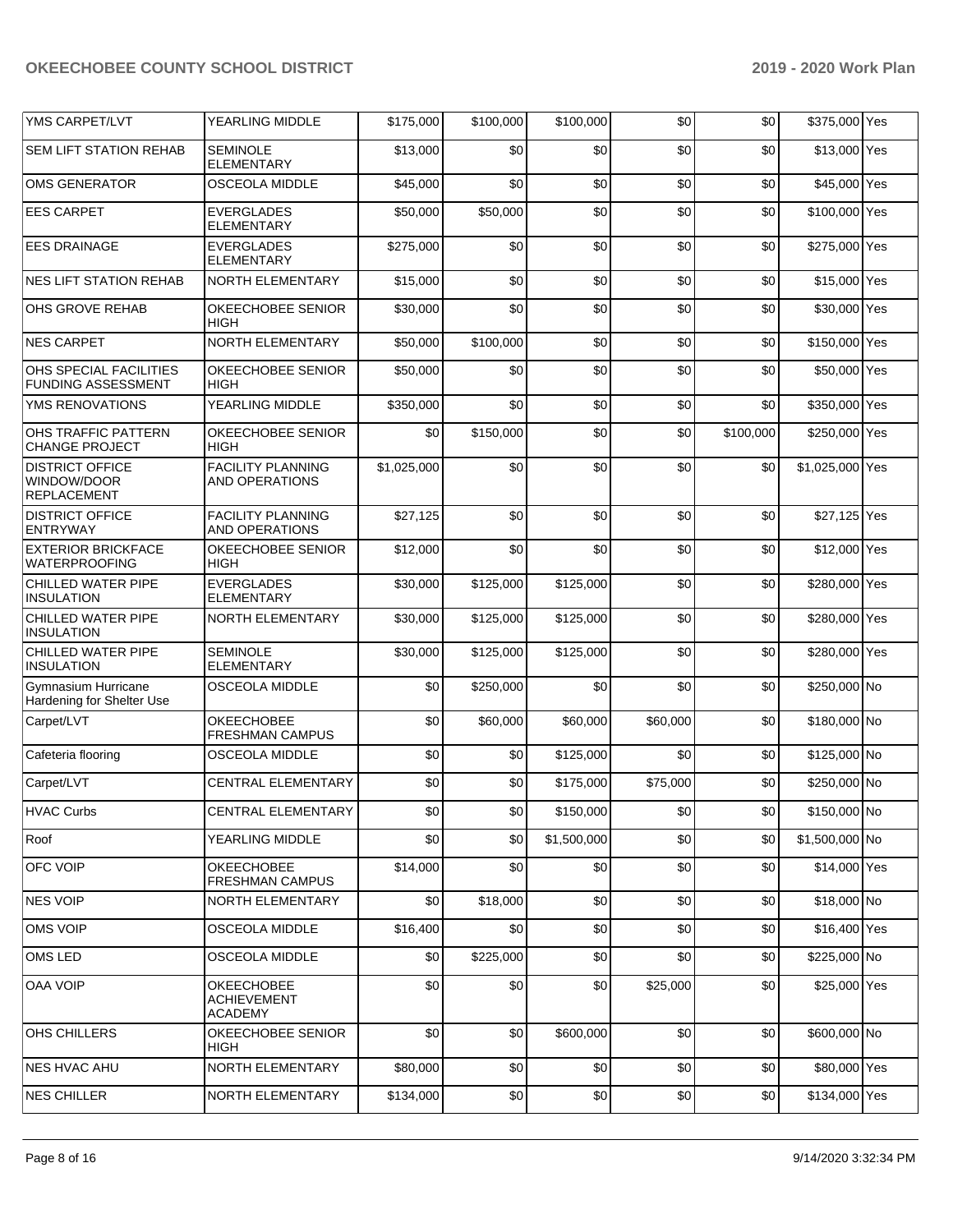| <b>NES ROOF</b>                        | NORTH ELEMENTARY                                  | \$0         | \$1,500,000 | \$0         | \$0         | \$0       | \$1,500,000 No  |  |
|----------------------------------------|---------------------------------------------------|-------------|-------------|-------------|-------------|-----------|-----------------|--|
| OHS AHU CAFE                           | OKEECHOBEE SENIOR<br><b>HIGH</b>                  | \$0         | \$300,000   | \$0         | \$0         | \$0       | \$300,000 No    |  |
| <b>OHS MAIN</b><br>OFFICE/GUIDANCE AHU | <b>OKEECHOBEE SENIOR</b><br><b>HIGH</b>           | \$0         | \$250,000   | \$0         | \$0         | \$0       | \$250,000 No    |  |
| OHS ROOF                               | OKEECHOBEE SENIOR<br><b>HIGH</b>                  | \$239,491   | \$250,000   | \$250,000   | \$250,000   | \$200.000 | \$1,189,491 Yes |  |
| <b>EES CHILLER</b>                     | <b>EVERGLADES</b><br><b>ELEMENTARY</b>            | \$0         | \$0         | \$0         | \$250,000   | \$100,000 | \$350,000 Yes   |  |
| <b>SEMINOLE VOIP</b>                   | <b>SEMINOLE</b><br><b>ELEMENTARY</b>              | \$30,000    | \$0         | \$0         | \$0         | \$0       | \$30,000 Yes    |  |
| <b>SEMINOLE CHILLER</b>                | <b>SEMINOLE</b><br><b>ELEMENTARY</b>              | \$0         | \$0         | \$0         | \$184,199   | \$0       | \$184,199 Yes   |  |
| <b>EES VOIP</b>                        | <b>EVERGLADES</b><br><b>ELEMENTARY</b>            | \$14,000    | \$0         | \$0         | \$0         | \$0       | \$14,000 Yes    |  |
| <b>OHS DRAINAGE</b>                    | <b>OKEECHOBEE SENIOR</b><br><b>HIGH</b>           | \$150,000   | \$0         | \$0         | \$0         | \$0       | \$150,000 Yes   |  |
| CES CAFE AND MEDIA ROOF                | <b>CENTRAL ELEMENTARY</b>                         | \$0         | \$210,000   | \$0         | \$0         | \$0       | \$210,000 No    |  |
| <b>CES ROOF WALKWAYS</b>               | <b>CENTRAL ELEMENTARY</b>                         | \$0         | \$210,000   | \$0         | \$0         | \$0       | \$210,000 No    |  |
| YMS VOIP                               | YEARLING MIDDLE                                   | \$0         | \$0         | \$30,000    | \$0         | \$0       | \$30,000 No     |  |
| OMS RE-PAVE ENTRANCE<br><b>PARKING</b> | <b>OSCEOLA MIDDLE</b>                             | \$0         | \$0         | \$75,000    | \$0         | \$0       | \$75,000 No     |  |
| <b>OMS CHILLER</b>                     | <b>OSCEOLA MIDDLE</b>                             | \$0         | \$0         | \$237,220   | \$0         | \$0       | \$237,220 Yes   |  |
| <b>CES VOIP</b>                        | <b>CENTRAL ELEMENTARY</b>                         | \$0         | \$30,000    | \$0         | \$0         | \$0       | \$30,000 No     |  |
| <b>SES VOIP</b>                        | OKEECHOBEE SOUTH<br>ELEMENTARY (NEW)              | \$0         | \$18,506    | \$0         | \$0         | \$0       | \$18,506 Yes    |  |
| <b>SES ROOF COATING</b>                | OKEECHOBEE SOUTH<br>ELEMENTARY (NEW)              | \$0         | \$0         | \$0         | \$0         | \$350,000 | \$350,000 Yes   |  |
| <b>SES CHILLER</b>                     | OKEECHOBEE SOUTH<br>ELEMENTARY (NEW)              | \$100,000   | \$0         | \$0         | \$0         | \$0       | \$100,000 Yes   |  |
| <b>DISTRICT OFFICE CHILLER</b>         | <b>FACILITY PLANNING</b><br><b>AND OPERATIONS</b> | \$0         | \$0         | \$0         | \$200,000   | \$156,531 | \$356,531 Yes   |  |
|                                        |                                                   | \$3,382,016 | \$4,096,506 | \$3,737,220 | \$1,044,199 | \$906,531 | \$13,166,472    |  |

## **Additional Project Schedules**

Any projects that are not identified in the last approved educational plant survey.

Nothing reported for this section.

## **Non Funded Growth Management Project Schedules**

Schedule indicating which projects, due to planned development, that CANNOT be funded from current revenues projected over the next five years.

Nothing reported for this section.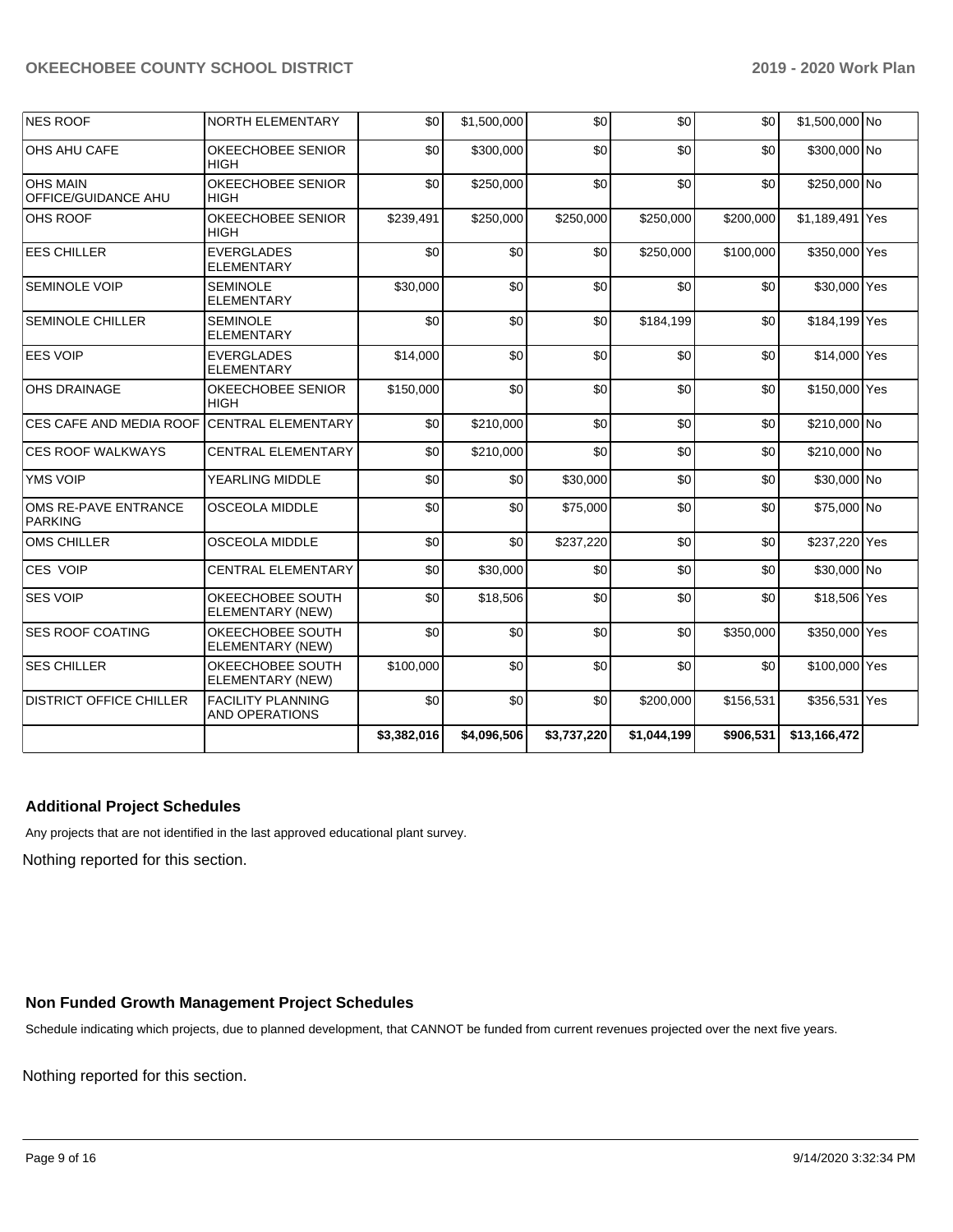# **Tracking**

## **Capacity Tracking**

| Location                                           | $2019 -$<br>2020 Satis.<br>Stu. Sta. | Actual<br>$2019 -$<br><b>2020 FISH</b><br>Capacity | Actual<br>$2018 -$<br>2019<br><b>COFTE</b> | # Class<br>Rooms | Actual<br>Average<br>$2019 -$<br>2020 Class<br><b>Size</b> | Actual<br>$2019 -$<br>2020<br><b>Utilization</b> | <b>New</b><br>Stu.<br>Capacity | <b>New</b><br>Rooms to<br>be<br>Added/Re<br>moved | Projected<br>$2023 -$<br>2024<br><b>COFTE</b> | Projected<br>$2023 -$<br>2024<br><b>Utilization</b> | Projected<br>$2023 -$<br>2024 Class<br><b>Size</b> |
|----------------------------------------------------|--------------------------------------|----------------------------------------------------|--------------------------------------------|------------------|------------------------------------------------------------|--------------------------------------------------|--------------------------------|---------------------------------------------------|-----------------------------------------------|-----------------------------------------------------|----------------------------------------------------|
| <b>OKEECHOBEE</b><br><b>FRESHMAN CAMPUS</b>        | 406                                  | 365                                                | 396                                        | 16               | 25                                                         | 109.00%                                          | $\Omega$                       | $\Omega$                                          | 497                                           | 136.00%                                             | 31                                                 |
| <b>CENTRAL ELEMENTARY</b>                          | 692                                  | 692                                                | 533                                        | 36               | 15                                                         | 77.00 %                                          | $\Omega$                       | $\Omega$                                          | 556                                           | 80.00%                                              | 15                                                 |
| <b>OKEECHOBEE SENIOR</b><br><b>HIGH</b>            | 1,617                                | 1,536                                              | 1,256                                      | 66               | 19                                                         | 82.00 %                                          | $\Omega$                       | $\Omega$                                          | 1,229                                         | 80.00 %                                             | 19                                                 |
| <b>NEW ENDEAVOR HIGH</b><br> SCHOOL                | $\Omega$                             |                                                    | $\Omega$                                   | $\Omega$         | $\Omega$                                                   | 0.00%                                            | $\Omega$                       | $\Omega$                                          | $\Omega$                                      | 0.00%                                               | $\overline{0}$                                     |
| <b>YEARLING MIDDLE</b>                             | 910                                  | 819                                                | 724                                        | 41               | 18 <sup>1</sup>                                            | 88.00 %                                          | $\Omega$                       | $\Omega$                                          | 733                                           | 89.00 %                                             | 18                                                 |
| NORTH ELEMENTARY                                   | 678                                  | 678                                                | 625                                        | 35               | 18                                                         | 92.00 %                                          | $\Omega$                       | $\Omega$                                          | 630                                           | 93.00 %                                             | 18                                                 |
| EVERGLADES<br>ELEMENTARY                           | 775                                  | 775                                                | 669                                        | 41               | 16                                                         | 86.00 %                                          | $\Omega$                       | $\Omega$                                          | 658                                           | 85.00 %                                             | 16                                                 |
| <b>SEMINOLE</b><br>ELEMENTARY                      | 828                                  | 828                                                | 562                                        | 45               | 12                                                         | 68.00 %                                          | $\Omega$                       | $\Omega$                                          | 480                                           | 58.00 %                                             | 11                                                 |
| <b>OSCEOLA MIDDLE</b>                              | 1,248                                | 1,123                                              | 773                                        | 51               | 15                                                         | 69.00 %                                          | $\Omega$                       | $\Omega$                                          | 720                                           | 64.00 %                                             | 14                                                 |
| OKEECHOBEE SOUTH<br>ELEMENTARY (NEW)               | 585                                  | 585                                                | 533                                        | 32               | 17                                                         | 91.00 %                                          | $\Omega$                       | $\Omega$                                          | 600                                           | 103.00%                                             | 19                                                 |
| <b>OKEECHOBEE</b><br>ACHIEVEMENT<br><b>ACADEMY</b> | 336                                  | 336                                                | 99                                         | 16               | 6                                                          | 29.00 %                                          | 0                              | $\Omega$                                          | 192                                           | 57.00 %                                             | 12                                                 |
|                                                    | 8,075                                | 7,737                                              | 6,170                                      | 379              | 16                                                         | 79.75 %                                          | $\mathbf{0}$                   | $\bf{0}$                                          | 6,295                                         | 81.36%                                              | 17                                                 |

The COFTE Projected Total (6,295) for 2023 - 2024 must match the Official Forecasted COFTE Total (6,295 ) for 2023 - 2024 before this section can be completed. In the event that the COFTE Projected Total does not match the Official forecasted COFTE, then the Balanced Projected COFTE Table should be used to balance COFTE.

| Projected COFTE for 2023 - 2024 |       |  |  |  |  |  |
|---------------------------------|-------|--|--|--|--|--|
| Elementary (PK-3)               | 2,097 |  |  |  |  |  |
| Middle (4-8)                    | 2,418 |  |  |  |  |  |
| High (9-12)                     | 1,780 |  |  |  |  |  |
|                                 | 6,295 |  |  |  |  |  |

| <b>Grade Level Type</b> | <b>Balanced Projected</b><br>COFTE for 2023 - 2024 |
|-------------------------|----------------------------------------------------|
| Elementary (PK-3)       |                                                    |
| Middle (4-8)            |                                                    |
| High (9-12)             |                                                    |
|                         | 6,295                                              |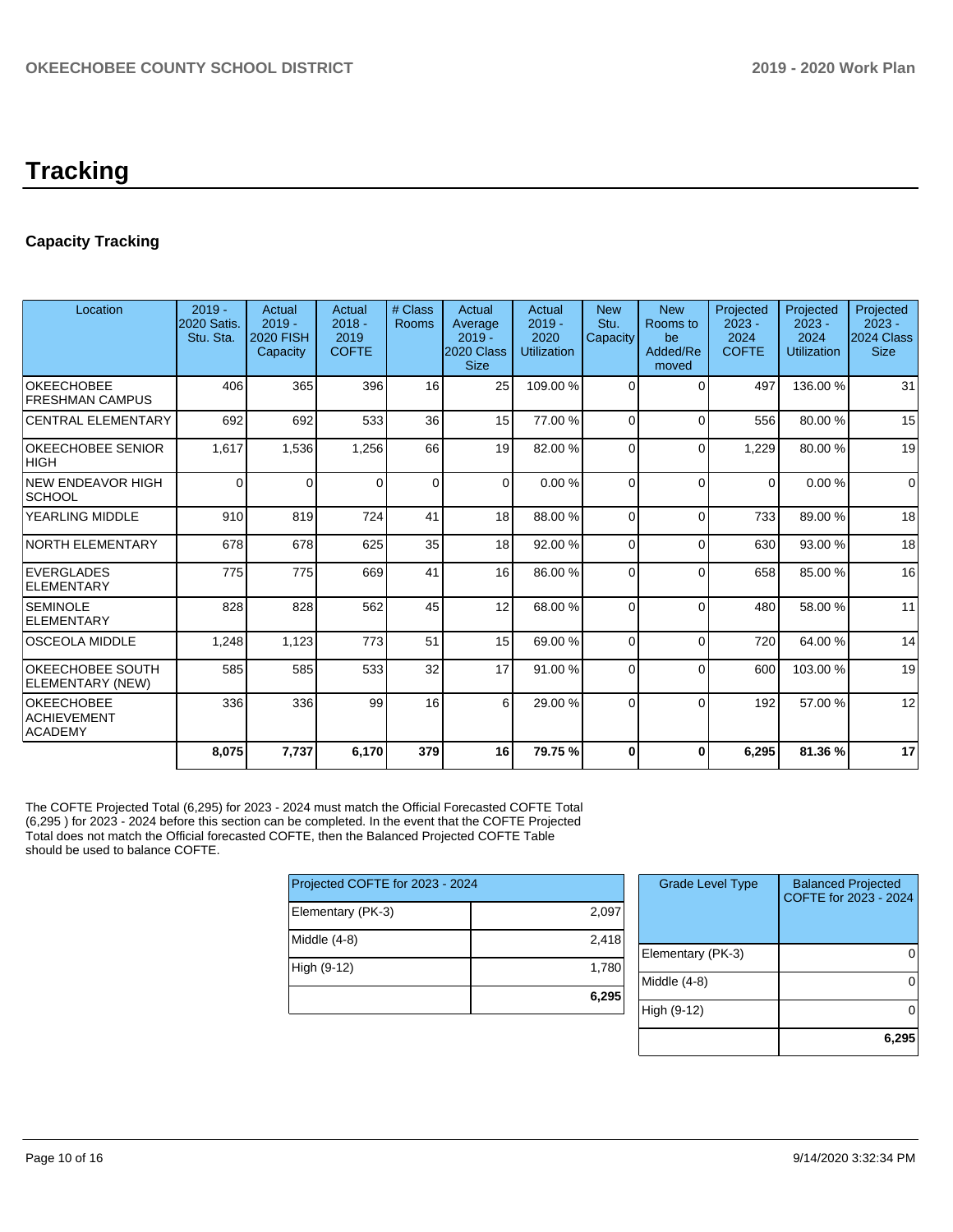#### **Relocatable Replacement**

Number of relocatable classrooms clearly identified and scheduled for replacement in the school board adopted financially feasible 5-year district work program.

| -ocation                               | $-2020$<br>$2019 -$ | 2020 - 2021 | $-2022$<br>2021 | 2022 - 2023 | $2023 - 2024$ | Year 5 Total |
|----------------------------------------|---------------------|-------------|-----------------|-------------|---------------|--------------|
| <b>Total Relocatable Replacements:</b> |                     |             |                 |             |               | 0            |

#### **Charter Schools Tracking**

Information regarding the use of charter schools.

Nothing reported for this section.

### **Special Purpose Classrooms Tracking**

The number of classrooms that will be used for certain special purposes in the current year, by facility and type of classroom, that the district will, 1), not use for educational purposes, and 2), the co-teaching classrooms that are not open plan classrooms and will be used for educational purposes.

| School                               | <b>School Type</b>                   | # of Elementary<br>K-3 Classrooms        | # of Middle 4-8<br><b>Classrooms</b> | # of High $9-12$<br><b>Classrooms</b> | # of $ESE$<br><b>Classrooms</b> | # of Combo<br><b>Classrooms</b> | Total<br>Classrooms        |
|--------------------------------------|--------------------------------------|------------------------------------------|--------------------------------------|---------------------------------------|---------------------------------|---------------------------------|----------------------------|
|                                      | <b>Total Educational Classrooms:</b> |                                          |                                      |                                       |                                 |                                 | 0                          |
|                                      |                                      |                                          |                                      |                                       |                                 |                                 |                            |
| School                               | <b>School Type</b>                   | # of Elementary<br><b>K-3 Classrooms</b> | # of Middle 4-8<br><b>Classrooms</b> | # of High $9-12$<br>Classrooms        | # of $ESE$<br><b>Classrooms</b> | # of Combo<br><b>Classrooms</b> | <b>Total</b><br>Classrooms |
| <b>Total Co-Teaching Classrooms:</b> |                                      |                                          |                                      |                                       |                                 | 0                               |                            |

### **Infrastructure Tracking**

**Necessary offsite infrastructure requirements resulting from expansions or new schools. This section should include infrastructure information related to capacity project schedules and other project schedules (Section 4).** 

Not Specified

**Proposed location of planned facilities, whether those locations are consistent with the comprehensive plans of all affected local governments, and recommendations for infrastructure and other improvements to land adjacent to existing facilities. Provisions of 1013.33(12), (13) and (14) and 1013.36 must be addressed for new facilities planned within the 1st three years of the plan (Section 5).** 

Not Specified

**Consistent with Comp Plan?** No

#### **Net New Classrooms**

The number of classrooms, by grade level and type of construction, that were added during the last fiscal year.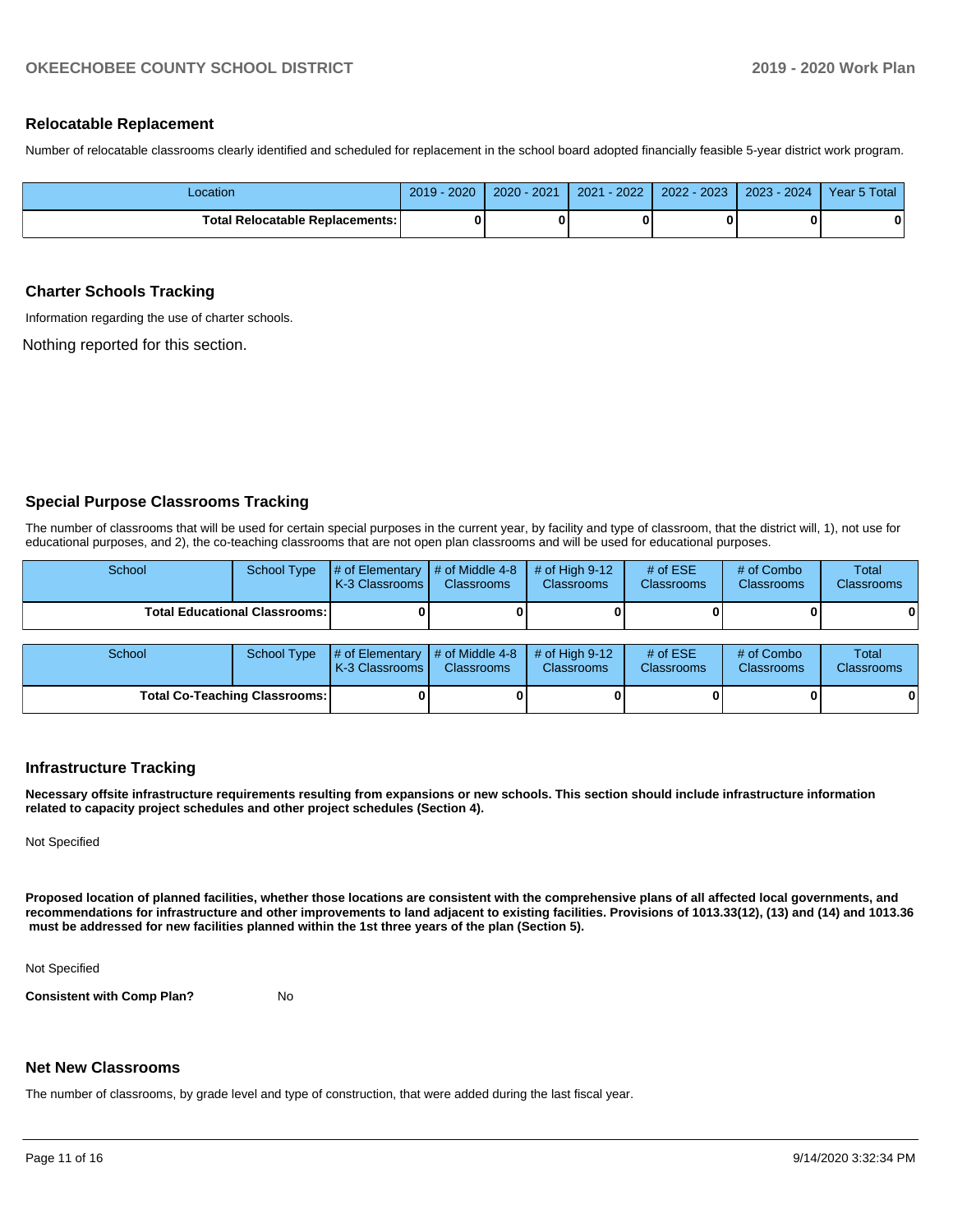| List the net new classrooms added in the 2018 - 2019 fiscal year.                                                                                       |                              |                            |                                |                        | List the net new classrooms to be added in the 2019 - 2020 fiscal<br>year.                                                |  |  |    |  |
|---------------------------------------------------------------------------------------------------------------------------------------------------------|------------------------------|----------------------------|--------------------------------|------------------------|---------------------------------------------------------------------------------------------------------------------------|--|--|----|--|
| "Classrooms" is defined as capacity carrying classrooms that are added to increase<br>capacity to enable the district to meet the Class Size Amendment. |                              |                            |                                |                        | Totals for fiscal year 2019 - 2020 should match totals in Section 15A.                                                    |  |  |    |  |
| Location                                                                                                                                                | $2018 - 2019$ #<br>Permanent | $2018 - 2019$ #<br>Modular | $2018 - 2019$ #<br>Relocatable | $2018 - 2019$<br>Total | $2019 - 2020$ #<br>$2019 - 2020$ #<br>2019 - 2020 #<br>2019 - 2020<br>Relocatable<br><b>Modular</b><br>Permanent<br>Total |  |  |    |  |
| Elementary (PK-3)                                                                                                                                       |                              |                            |                                |                        |                                                                                                                           |  |  | 0  |  |
| Middle (4-8)                                                                                                                                            |                              |                            |                                |                        |                                                                                                                           |  |  | 0  |  |
| High (9-12)                                                                                                                                             |                              |                            |                                |                        |                                                                                                                           |  |  | O. |  |
|                                                                                                                                                         |                              |                            |                                |                        |                                                                                                                           |  |  |    |  |

## **Relocatable Student Stations**

Number of students that will be educated in relocatable units, by school, in the current year, and the projected number of students for each of the years in the workplan.

| <b>Site</b>                       | $2019 - 2020$ | $2020 - 2021$ | 2021 - 2022 | $2022 - 2023$ | $2023 - 2024$ | 5 Year Average |
|-----------------------------------|---------------|---------------|-------------|---------------|---------------|----------------|
| <b>SEMINOLE ELEMENTARY</b>        |               |               | 0           |               |               | 0              |
| <b>OSCEOLA MIDDLE</b>             |               |               | 0           | $\Omega$      |               | $\Omega$       |
| OKEECHOBEE SOUTH ELEMENTARY (NEW) |               |               | $\Omega$    | $\Omega$      |               | 0              |
| OKEECHOBEE FRESHMAN CAMPUS        |               |               | U           |               |               | 0              |
| <b>CENTRAL ELEMENTARY</b>         |               |               | $\Omega$    |               |               | 0              |
| OKEECHOBEE SENIOR HIGH            | $\Omega$      |               | $\Omega$    | $\Omega$      |               | 0              |
| NEW ENDEAVOR HIGH SCHOOL          |               |               | 0           | 0             |               | $\overline{0}$ |
| <b>YEARLING MIDDLE</b>            | 44            | 44            | 44          | 44            | 44            | 44             |
| <b>NORTH ELEMENTARY</b>           | $\Omega$      |               | $\Omega$    | $\Omega$      | $\Omega$      | $\Omega$       |
| EVERGLADES ELEMENTARY             |               |               | 0           | $\Omega$      |               | $\Omega$       |
| OKEECHOBEE ACHIEVEMENT ACADEMY    |               |               | $\Omega$    | $\Omega$      |               | $\Omega$       |

| Totals for OKEECHOBEE COUNTY SCHOOL DISTRICT      |       |       |       |       |       |       |
|---------------------------------------------------|-------|-------|-------|-------|-------|-------|
| Total students in relocatables by year.           | 44    | 44    | 44    | 44    | 44    | 44    |
| Total number of COFTE students projected by year. | 6,208 | 6.237 | 6,281 | 6.302 | 6.295 | 6.265 |
| Percent in relocatables by year.                  | 1%    | %     | ്%    | %     | 1 % I | 1 %   |

### **Leased Facilities Tracking**

Exising leased facilities and plans for the acquisition of leased facilities, including the number of classrooms and student stations, as reported in the educational plant survey, that are planned in that location at the end of the five year workplan.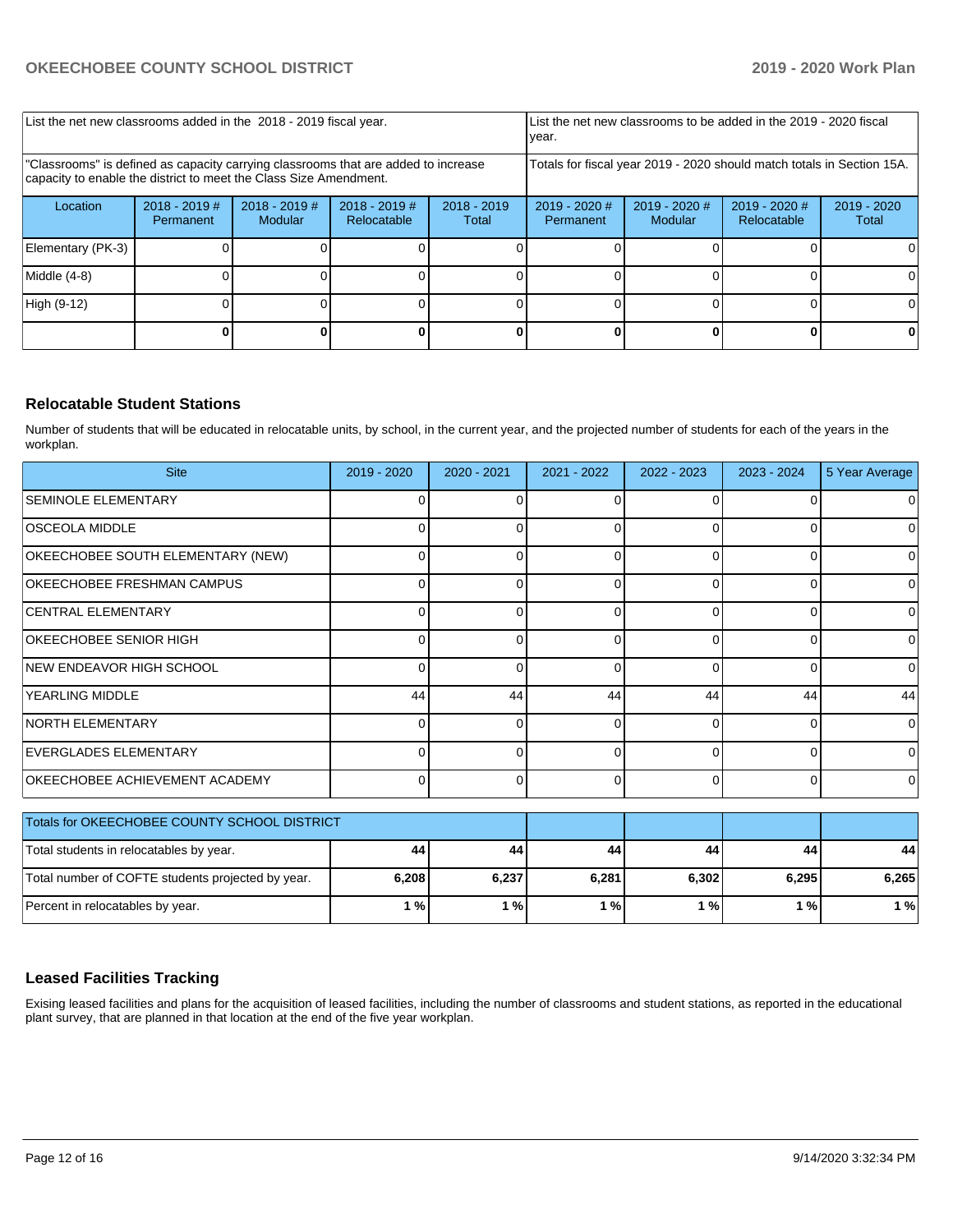| Location                              | # of Leased<br>Classrooms 2019 -<br>2020 | <b>FISH Student</b><br><b>Stations</b> | Owner | # of Leased<br>Classrooms 2023 -<br>2024 | <b>FISH Student</b><br><b>Stations</b> |
|---------------------------------------|------------------------------------------|----------------------------------------|-------|------------------------------------------|----------------------------------------|
| OKEECHOBEE SOUTH ELEMENTARY (NEW)     | 0                                        | $\Omega$                               |       | 0                                        | <sup>0</sup>                           |
| <b>OKEECHOBEE ACHIEVEMENT ACADEMY</b> | 0                                        | 0                                      |       | 0                                        |                                        |
| OKEECHOBEE FRESHMAN CAMPUS            | 0                                        | $\Omega$                               |       | $\Omega$                                 |                                        |
| CENTRAL ELEMENTARY                    | 0                                        | $\Omega$                               |       | 0                                        | $\Omega$                               |
| OKEECHOBEE SENIOR HIGH                | 0                                        | 0                                      |       | 0                                        |                                        |
| NEW ENDEAVOR HIGH SCHOOL              | 0                                        | 0                                      |       | $\Omega$                                 |                                        |
| <b>YEARLING MIDDLE</b>                | ∩                                        | $\Omega$                               |       | 0                                        | <sup>0</sup>                           |
| <b>NORTH ELEMENTARY</b>               | 0                                        | 0                                      |       | 0                                        |                                        |
| EVERGLADES ELEMENTARY                 | 0                                        | 0                                      |       | $\Omega$                                 |                                        |
| <b>SEMINOLE ELEMENTARY</b>            | n                                        | $\Omega$                               |       | $\Omega$                                 | <sup>0</sup>                           |
| <b>OSCEOLA MIDDLE</b>                 | 0                                        | 0                                      |       | $\Omega$                                 |                                        |
|                                       | 0                                        | 0                                      |       | $\bf{0}$                                 |                                        |

## **Failed Standard Relocatable Tracking**

Relocatable units currently reported by school, from FISH, and the number of relocatable units identified as 'Failed Standards'.

Nothing reported for this section.

## **Planning**

#### **Class Size Reduction Planning**

**Plans approved by the school board that reduce the need for permanent student stations such as acceptable school capacity levels, redistricting, busing, year-round schools, charter schools, magnet schools, public-private partnerships, multitrack scheduling, grade level organization, block scheduling, or other alternatives.**

Should enrollment and funding permit, additional classroom buildings would be added to current school sites.

### **School Closure Planning**

**Plans for the closure of any school, including plans for disposition of the facility or usage of facility space, and anticipated revenues.** 

A Castaldi Report performed on 4/14/2015 concurs the replacement of Okeechobee High School, Building 1-10, 14, 18, and 19. The District is in the process of applying for Special Facilities Funding as the means for subsidizing this endeavor. The plan is to construct a new High School on the same property the current High School now resides. The District recently requested assistance from FLDOE requesting a plan and timeline that the Department can support in the future.

## **Long Range Planning**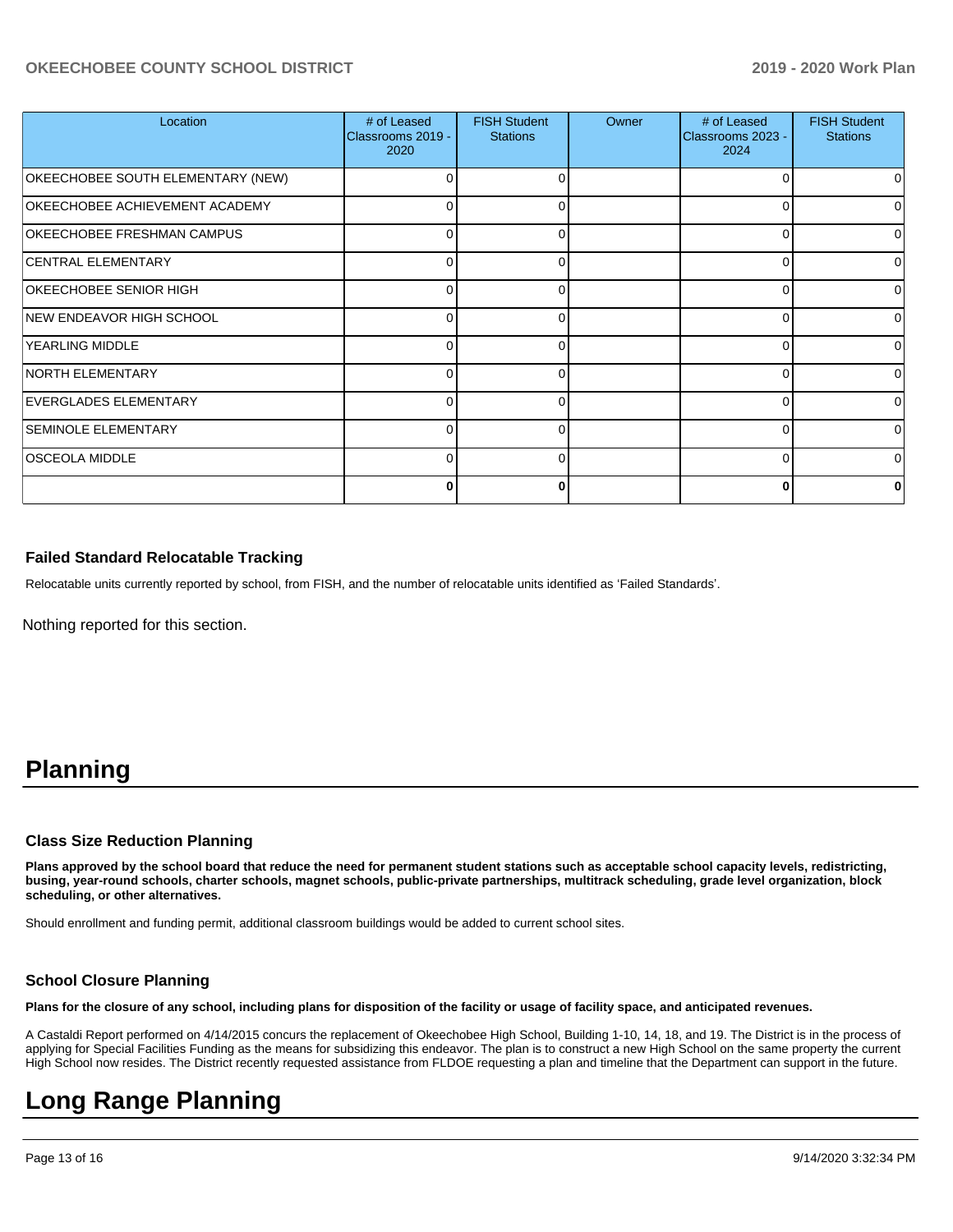## **Ten-Year Maintenance**

District projects and locations regarding the projected need for major renovation, repair, and maintenance projects within the district in years 6-10 beyond the projects plans detailed in the five years covered by the work plan.

Nothing reported for this section.

### **Ten-Year Capacity**

Schedule of capital outlay projects projected to ensure the availability of satisfactory student stations for the projected student enrollment in K-12 programs for the future 5 years beyond the 5-year district facilities work program.

Nothing reported for this section.

### **Ten-Year Planned Utilization**

Schedule of planned capital outlay projects identifying the standard grade groupings, capacities, and planned utilization rates of future educational facilities of the district for both permanent and relocatable facilities.

| <b>Grade Level Projections</b>  | <b>FISH</b><br><b>Student</b><br><b>Stations</b> | Actual 2018 -<br><b>2019 FISH</b><br>Capacity | Actual<br>$2018 -$<br>2019<br><b>COFTE</b> | Actual 2018 - 2019<br><b>Utilization</b> | Actual 2019 - 2020 / 2028 - 2029 new<br>Student Capacity to be added/removed | Projected 2028<br>2029 COFTE | Projected 2028 -<br>2029 Utilization |
|---------------------------------|--------------------------------------------------|-----------------------------------------------|--------------------------------------------|------------------------------------------|------------------------------------------------------------------------------|------------------------------|--------------------------------------|
| Elementary - District<br>Totals | 3.558                                            | 3,558                                         | 2,921.66                                   | 82.12 %                                  |                                                                              | 2,932                        | 82.41 %                              |
| Middle - District Totals        | 2.564                                            | 2,307                                         | ,893.38                                    | 82.05 %                                  |                                                                              | 1,526                        | 66.15 %                              |
| High - District Totals          | 1.617                                            | 1.536                                         | .256.35                                    | 81.77 %                                  |                                                                              | 1.460                        | 95.05%                               |
| Other - ESE, etc                | 336                                              | 336                                           | 98.94                                      | 29.46 %                                  |                                                                              | 300                          | 89.29 %                              |
|                                 | 8,075                                            | 7,737                                         | 6,170.33                                   | 79.75 %                                  |                                                                              | 6,218                        | 80.37 %                              |

**Combination schools are included with the middle schools for student stations, capacity, COFTE and utilization purposes because these facilities all have a 90% utilization factor. Use this space to explain or define the grade groupings for combination schools.** 

No comments to report.

### **Ten-Year Infrastructure Planning**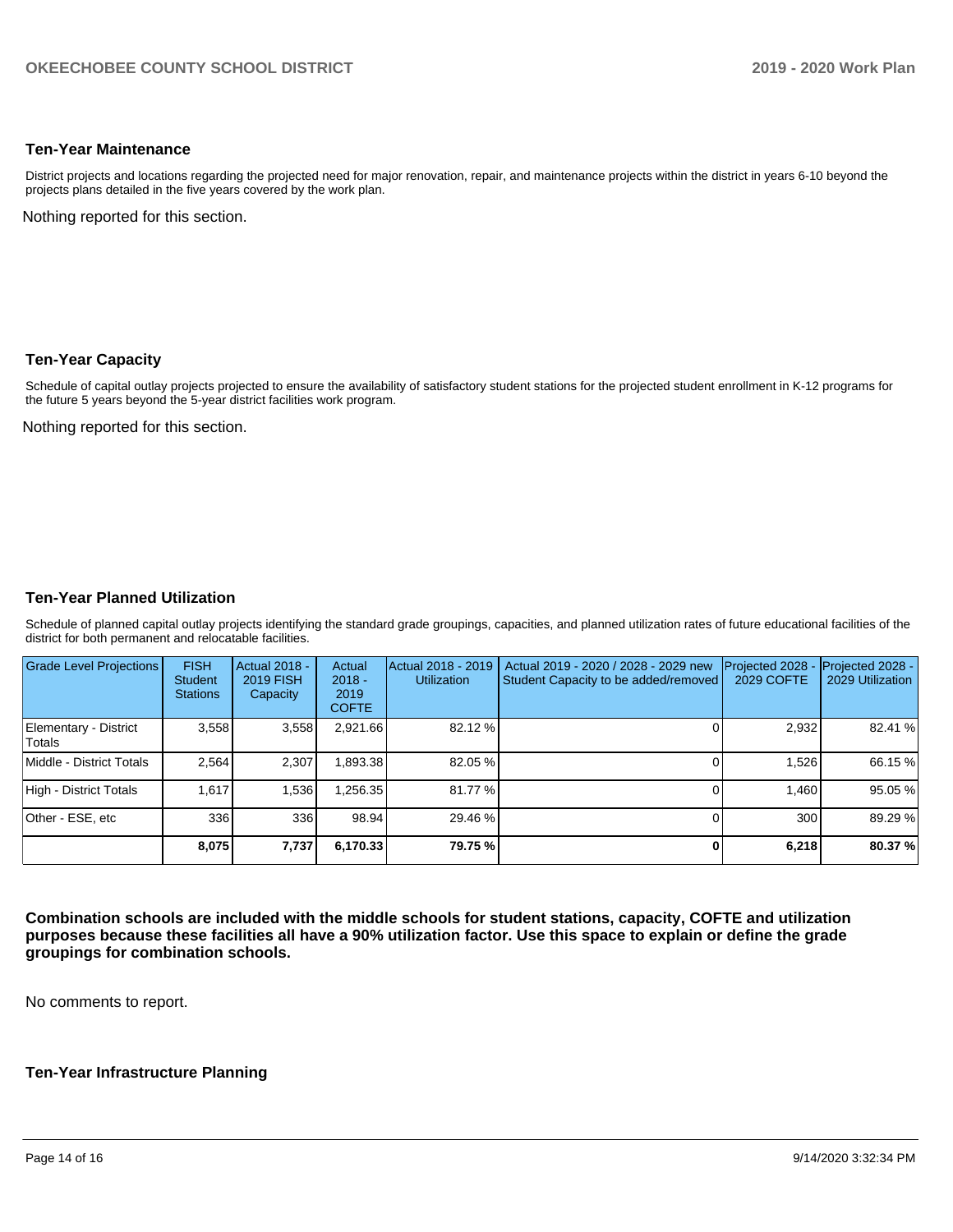#### **Proposed Location of Planned New, Remodeled, or New Additions to Facilities in 06 thru 10 out years (Section 28).**

A Castaldi Report performed on 4/14/2015 concurs the replacement of Okeechobee High School, Building 1-10, 14, 18, and 19. The District is in the process of applying for Special Facilities Funding as the means for subsidizing this endeavor. The plan is to construct a new High School on the same property the current High School now resides. The District recently requested assistance from FLDOE requesting a plan and timeline that the Department can support in the future.

#### Plans for closure of any school, including plans for disposition of the facility or usage of facility space, and anticipated revenues in the 06 thru 10 out **years (Section 29).**

A Castaldi Report performed on 4/14/2015 concurs the replacement of Okeechobee High School, Building 1-10, 14, 18, and 19. The District is in the process of applying for Special Facilities Funding as the means for subsidizing this endeavor. The plan is to construct a new High School on the same property the current High School now resides. The District recently requested assistance from FLDOE requesting a plan and timeline that the Department can support in the future.

#### **Twenty-Year Maintenance**

District projects and locations regarding the projected need for major renovation, repair, and maintenance projects within the district in years 11-20 beyond the projects plans detailed in the five years covered by the work plan.

Nothing reported for this section.

#### **Twenty-Year Capacity**

Schedule of capital outlay projects projected to ensure the availability of satisfactory student stations for the projected student enrollment in K-12 programs for the future 11-20 years beyond the 5-year district facilities work program.

Nothing reported for this section.

#### **Twenty-Year Planned Utilization**

Schedule of planned capital outlay projects identifying the standard grade groupings, capacities, and planned utilization rates of future educational facilities of the district for both permanent and relocatable facilities.

| <b>Grade Level Projections</b>  | <b>FISH</b><br><b>Student</b><br><b>Stations</b> | <b>Actual 2018 -</b><br><b>2019 FISH</b><br>Capacity | Actual<br>$2018 -$<br>2019<br><b>COFTE</b> | Actual 2018 - 2019<br><b>Utilization</b> | Actual 2019 - 2020 / 2038 - 2039 new<br>Student Capacity to be added/removed | Projected 2038<br><b>2039 COFTE</b> | Projected 2038 -<br>2039 Utilization |
|---------------------------------|--------------------------------------------------|------------------------------------------------------|--------------------------------------------|------------------------------------------|------------------------------------------------------------------------------|-------------------------------------|--------------------------------------|
| Elementary - District<br>Totals | 3,558                                            | 3,558                                                | 2,921.66                                   | 82.12 %                                  |                                                                              | 2,932                               | 82.41 %                              |
| Middle - District Totals        | 2.564                                            | 2.307                                                | .893.38                                    | 82.05 %                                  |                                                                              | 1.526                               | 66.15 %                              |
| High - District Totals          | 1.617                                            | 1,536                                                | .256.35                                    | 81.77 %                                  |                                                                              | 1.460                               | 95.05 %                              |
| Other - ESE, etc                | 336                                              | 336                                                  | 98.94                                      | 29.46 %                                  |                                                                              | 300                                 | 89.29 %                              |
|                                 | 8,075                                            | 7,737                                                | 6,170.33                                   | 79.75 %                                  |                                                                              | 6,218                               | 80.37%                               |